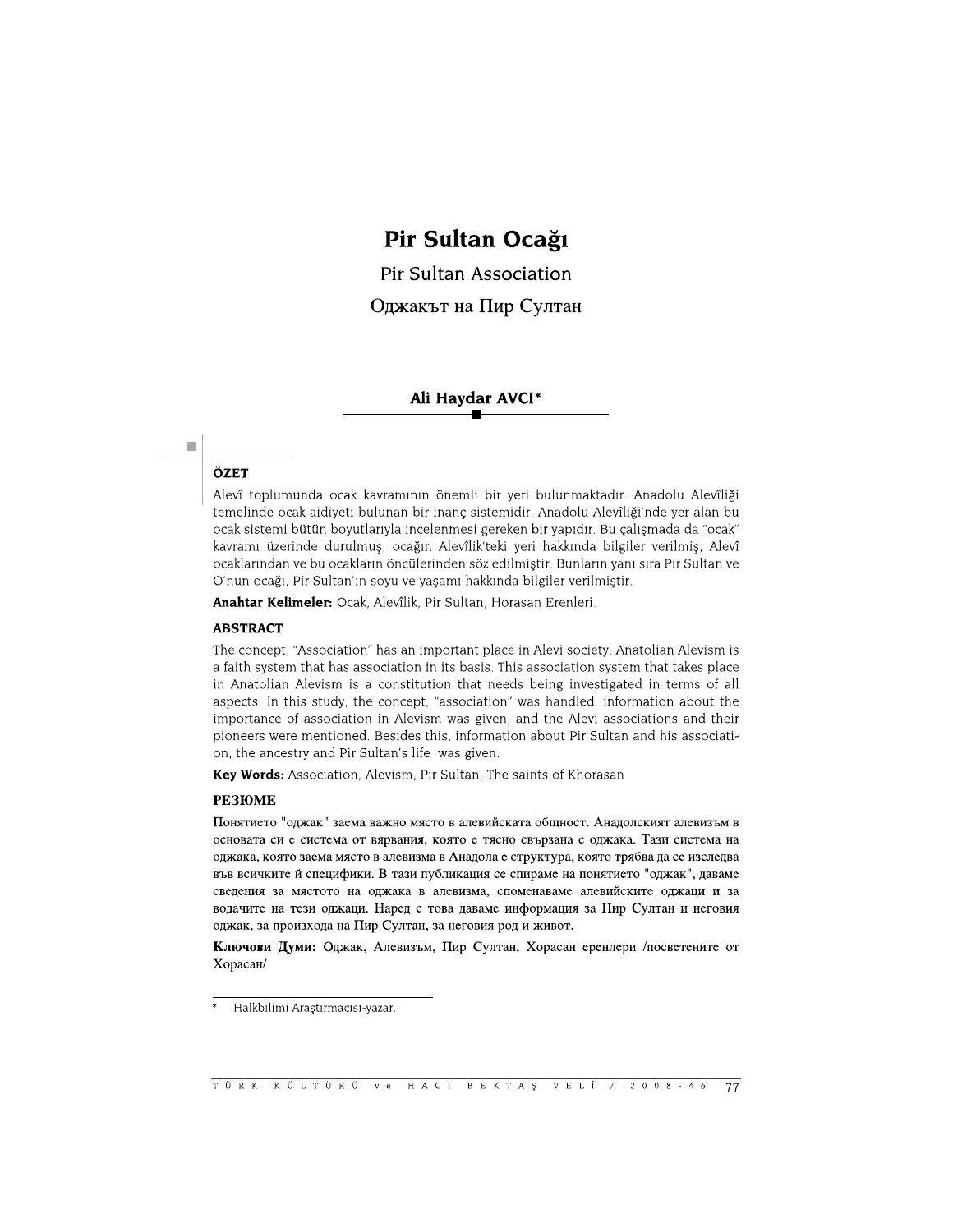# 1. Ocak Nedir?

Ocak devimi, sözlük anlamı bağlamında kısaca tanımlanacak olursa; 1. Ates yanan/yakılan birim, 2. Yemek yapılan yer ya da aygıt, 3. Köylerde "evlik" denilen büyük odalarda ısınmak için başında toplanılan yer, 4. Oturma ve barınma yeri, 5. Ev, yurt, yuva, sıla, 6. Maden çıkarılan yer, 7. Belli bir amaç doğrultusunda oluşturulan, toplanılan ve görev yapılan kurum/örgüt, 8. Geleneksel olarak belli bir işi gören aile çevresi anlamlarına gelmektedir (Gölpınarlı, 1977; 262–263; Korkmaz, tsz: 333; Türkçe Sözlük, C. II, 1999: 1002–1003). Anlamlarına baktığımızda, kavramda belli bir anlam yoğunluğunun göze çarptığını söylemek gerekir.

Aleyî-Kızılbas toplumunda ise isleysel olarak ocaklar, Aleyî-Kızılbas toplulukların inanç boyutuyla bağlandığı, yılın belli dönemlerinde bu toplulukların görgüsünü ve sorgusunu yapmakla yükümlü olan, toplumu aydınlatma, sorunları çözme ve yönlendirme sorumluluğunu taşıyan, toplumun düşünce, bilinç/inanç ve kültür dünyasını sürekli geliştiren ve anlamlı kılan, merkezi yapının oluşturduğu kurumlardan kendisini soyutlamış<sup>1</sup>, bu topluluklarda çeşitli yaptırım, yol ve yöntemlerle toplumsal ilişki ve işleyişin düzenli yürümesini sağlayan -ya da bir deyişle aksamasını engelleyen- kurumlardır.<sup>2</sup> Alevî tarihi ve kültürünün açıklanması bakımından Alevî-Bektaşî ocaklarının oluşumu, gelişimi, dağılımı ve etkinliğini irdelemek önem taşımaktadır.

Ocakların, Anadolu'da yaşanan toplumsal dönüşüm ve yeniden yapılanmanın etkisiyle, özellikle Osmanlılar'ın ilk döneminde ortaya çıkmaya başladığı söylenebilir. Sistemin adım adım kurumlaşarak ortodoks bir çizgi üzerine oturması ve heterodoks topluluklar olarak tanımlayabileceğimiz Alevî-Bektaşî-Kızılbaş toplumunun merkezi sistemden kopmasıyla oluşan o yoğun baskı ortamında, sürekli yaşanan kaç-göç sonucu, bir bakıma zorunlu olarak dedeliğin/ pirliğin/babalığın "soy" yoluyla islevini sürdürür hale geldiği görülmektedir.<sup>3</sup> Ortaya çıkan ocakların yaygın biçimde o dönemlerde yaşamış kişilere dayanıyor

Sözgelimi "Kadılık Kurumu" bunun en ilginç örneklerinden biridir. Alevî-Bektaşî toplumu, Os- $\mathbf{1}$ manlı Dönemi boyunca sorunlarını "Düşkünlük Kurumu" yoluyla çözmüş, Osmanlı kadısına gitmemistir.

<sup>2</sup> Burada sunduğumuz bilgi ve yaptığımız değerlendirmeler bütünüyle alanda yaptığımız uzun yıllara dayalı incelemelere ve doğrudan kendi gözlem ve tanıklıklarımıza dayanmaktadır. Konuyla ilgili ayrıca şu çalışmaya bakılabilir; (Clarke, tsz).

Günümüzde bu çevrelerin bir gelenek halinde kendilerini "Ehl-i beyt" soyundan gelme olarak sunduğu görülüyor. Sözlü gelenek ve söylencelere dayanan "şecere"ler dışında, herhangi bir sağlam dayanağı/kanıtı bulunmadığı bilinmesine karşın, aslında belli bir etkinlik/egemenlik alanı yaratmak, yaratılan bu etkinliği sağlamlaştırmak ve sürekli kılmak için bu yapının böyle bir geleneksel düşünce kaynağından beslenmesinin, bir bakıma bu çevreler açısından gereklilik olduğu da söylenebilir.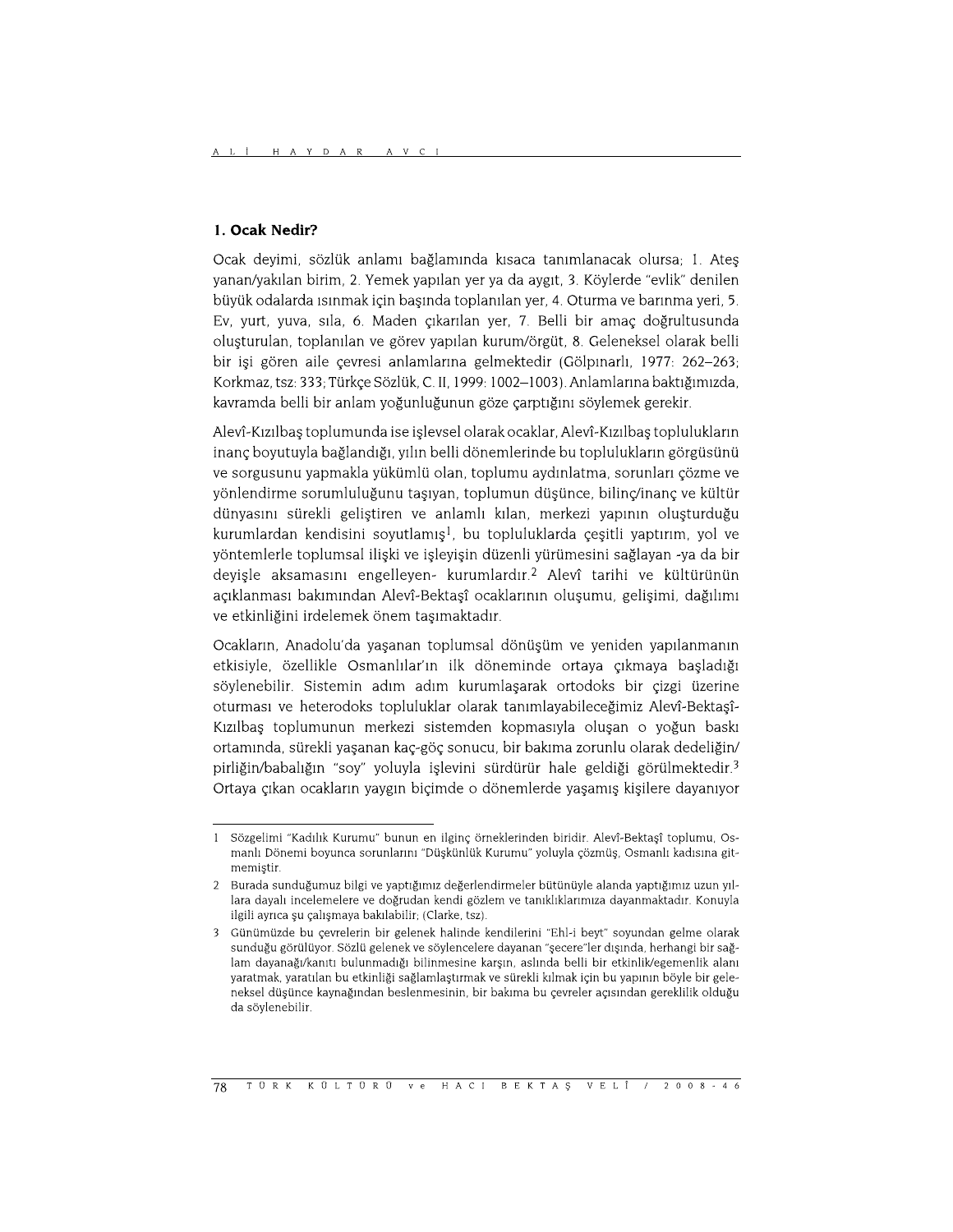-yani o dönemlerde yaşayan kişiler üzerinden yürüyor- olması bunun açık gösterge ve kanıtlarından biri sayılabilir.

Bu dönem genel olarak 14. ve 16. yüzyıllar arası biçiminde belirlenebilir. Yani mevcut yapıya bakıldığında bugün ocaklara temel teşkil eden baba, dede, eren ve halifelerin ağırlıkla bu dönemlerde yaşadıkları, yaygın oluşumun bu dönemlerde gerçekleştiği görülüyor. Bu durum Anadolu'da konar-göçer toplulukların adım adım yerleşikliğe geçişiyle de ilgili görünmektedir. Önemli toplumsal işlevleri olan bu tür kurumlara yerleşikliğe geçen toplulukların gereksiniminin arttığı açıktır.

"Soy yolu"yla "sürek sürdürme" geleneği öncesi, yani ocak oluşumları gerçekleşmeden önce bu görevlere, bilgi, görgü, birikim, olgunluk ve önderlik yeteneği gibi büyük önem taşıyan yeteneklere ve bu yükü kaldırabilecek direnç kapasitesine sahip kişilerin, "yol"u temsilen genellikle halifelik yoluyla atandığı bilinmektedir. Değindiğimiz gibi bunlar giderek belli bir sürec sonunda "ocak" haline gelmiştir. Sözgelimi Hacı Bektaş'ın ve Erdebil Dergâhı'nın görevlendirdiği halkı irşad etmekle yükümlü bulunan halifeler bu duruma ilginç bir örnek olarak gösterilebilir.<sup>4</sup> Bunların bir bakıma düzenin kuşatması ve koşulların dayatmasıyla süreç içerisinde ocağa dönüşümü ise üzerinde durulması gereken bir başka önemli boyuttur. Özellikle Osmanlı Dönemi'ndeki oluşum ve koşullarda, bu yapıyı -dedelik kurumunu- kurumsal olarak denetleyen müdahale edilebilen ve yönlendiren yaygın ve sistematik ilişkiler ağı ve bir denetimci kurumun olmayışı -ya da olamayışı-, sırrın<sup>5</sup> açığa çıkmasıyla egemen kesimlerin saldırısına maruz kalma endişesi, bu nedenle korku ve tedirginlik içinde yaşanması, diğer önemli ayrıntılar olarak karşımıza çıkmaktadır.<sup>6</sup>

Genel durum böyle olmakla birlikte, yaygın olmasa da "ocak kültü"nün Anadolu'da ilk ortaya çıkışının "Horasan Erenleri" denilen erenlere dayandığı ya da bir başka deyişle, bu erenlerin bugünkü bazı ocakların ilk "nüve"leri/ dayanakları olduğu ve bu erenlerin etkinliği üzerinden "Horasan kültü"nün

<sup>4</sup> Hacı Bektaş'ın döneme ilişkin kaynak ve söylencelerde üç yüz altmış halifesinin bulunduğu belirtilmektedir. Bunlarla ilgili "Vilâyetname"de, "Kimi gelir, nasibini alır giderdi, kimi gelir, hizmet ederdi, kimisini de Hünkâr, bir yere yollar, kendisine halifelik verirdi. Halife olan, gittiği yerde mürid, muhib edinir, halkı uyarırdı. " denilmektedir (Bkz. Gölpınarlı, 1958: 81).

İncelemelerimizden anlaşıldığı kadarıyla "sır" denilen olay bir bakıma baskı ve kıyımlar sonucu  $5\overline{5}$ törenlerin gizliliğe kayması ve Alevî kökenden olsun ya da olmasın bugün için geniş kesimler tarafından bilinen "yolak" la ilgili birtakım bilgilerdir.

Alevî-Bektaşî söyleminde yaygın olan "Sırrı sır eden cana aşk olsun" deyimi de bu koşulların 6 ürünü olsa gerektir.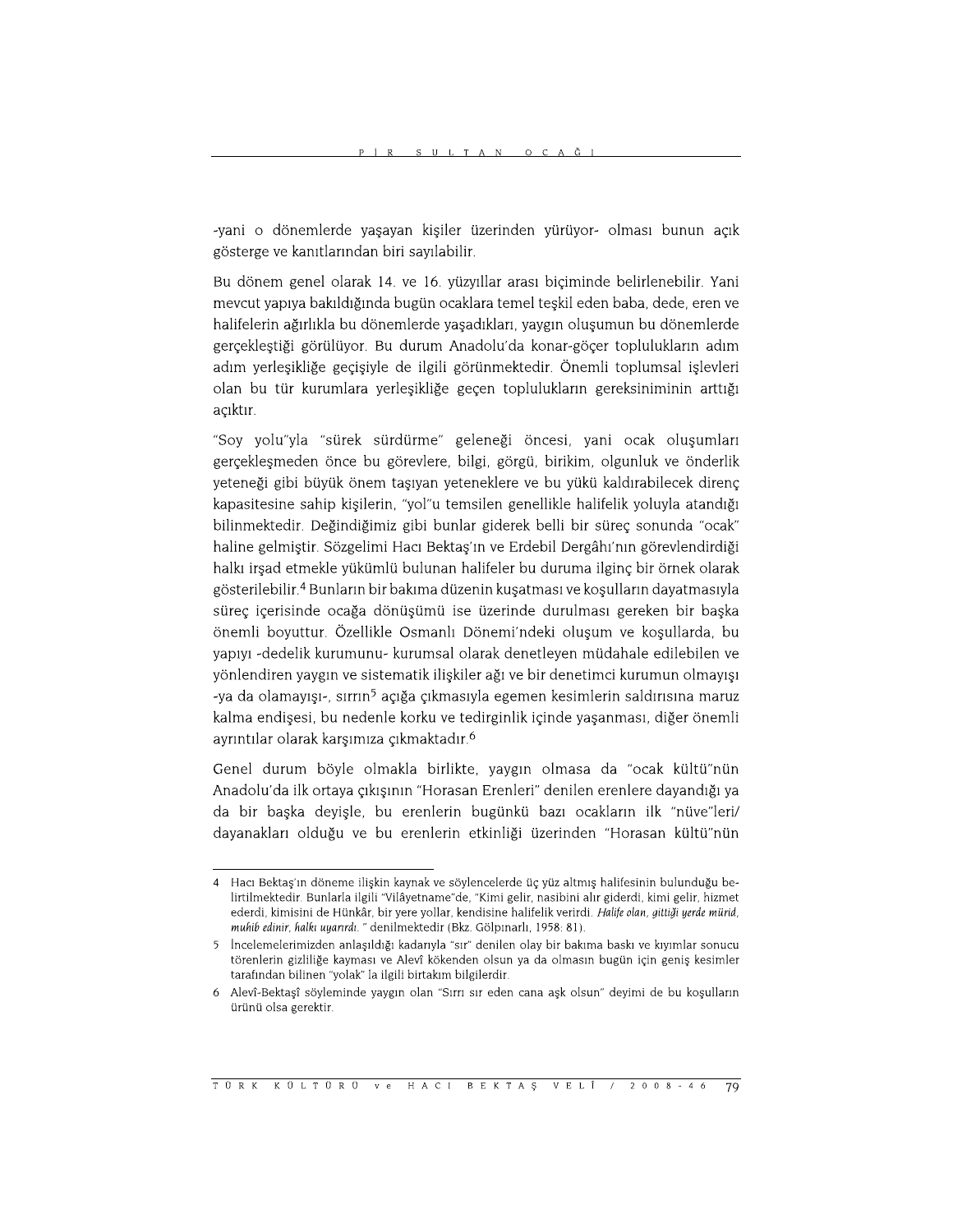Anadolu Alevî-Bektaşî toplumu üzerinde derin izler bıraktığı söylenebilir.7 Değindiğimiz gibi yaygın oluşumların ise, tarihsel verilerden anlaşıldığı kadarıyla daha sonraki dönemlerde -özellikle 15. ve 16. yüzyıldan sonra- gerçekleştiği görülmektedir.<sup>8</sup>

Bu erenler, göçebe, yarı göçebe ve yerleşik topluluklar arasında büyük ün ve etkinliğe sahip Dede Garkın.<sup>9</sup> Baba Resul/İlyas, Baba İshak, Hacı Bektas, Sarı Saltık Sultan, Sultan Mahmud Hayrani, Barak Baba, Kızıl Deli/Seyyit Ali Sultan, Haydar Sultan, Sarı İsmail Sultan, Karadonlu Can Baba/Kara Pirpat Sultan, <sup>10</sup> Ulu Abdal, Kiçi Abdal, Karaca Ahmet Sultan, Şah İbrahim Hacı, Abdal Musa, Baba Taptuk Emre, Geyikli Baba, Garip Musa, Dede Sultan,<sup>11</sup> Sultan Samut, Baba Mansur, Koçum Seydi/Koçum Baba, Derviş Cemal/Cemal Seyyid Sultan, Resul Baba Sultan, Güvenç Abdal, Hacım Sultan gibi babalardır.<sup>12</sup> Bu, "Baba" "Dede", "Sultan", "Abdal" ve "Derviş" adlarıyla anılan erenlerin "ocak kültü"nün güçlü olduğu, "od"un -yani ateşin-, yanan/tüten ocakların kutsal sayıldığı bir gelenekten geldiği açıktır. Bunların adlarındaki bu ayrıntı özellikle önemlidir; İslâmiyet öncesi içinde bulundukları inanç sistemi ve gelenekle bağlarını

 $\overline{7}$ Kızıl Deli üzerine söylediği bir deyişinde manevi bağlanmanın ilginç bir ör-neği olarak, "Benim aslım Horasan'dan" diyen Pir Sultan için, 19. yüzyılın "aşkın ve taşkın" âşıklarından Çorumlu Deli Boran da "Aslı Horasan ilinden" demektedir.

Anadolu'da oluştuğu bilinen belli başlı ocaklar dışında, bir de herhangi bir dönemde bu ocaklara mensup dedelerden el alarak ya da onlar tarafından herhangi bir nedenle vekil tayin edilerek dedelik yapanlar vardır ki, bunlar için "dikme" deyimi kullanılır.

<sup>&</sup>quot;Menâkıbu 1-Kudsiyye Fi Menâsıb il-Ünsiyye"ye göre Dede Garkın Baba İlyas'ın piridir. Yolağa göre bu durumda, aynı zamanda Hacı Bektaş'ın da Baba İlyas'ın halifesi olması dolayısıyla mürşidi olmaktadır (Bkz. Erünsal-Ocak, 1995: XL-XLIII, 10-18). Fakat 17. yüzyılda yazılmış yeni bulunan bir "Hacı Bektaş Menakıpnâmesi"nde ise "Horasan diyarının ulu sultanlarından Boz Geyikli Dede Garkın" adında bir Hacı Bektaş halifesinin adı geçmektedir. Bu halife için "Hünkar'ın eli, ayağı, gözü, kulağı idi. Bir geyik uğru sıra giderdi. Geyik postun giyer, başına vurur öyle gezer idi. Sulucaöyük yakınlarında Kargın Deresi dinen bir mahalde ikamet ider idi. Hünkâr Hacı Bekdeş onu irşad içün uzak diyarlara salmıştır. Evlâtları Çorum, Sivas, Malatya, Maraş illerinde tavattun ider. " denilmektedir (Bkz. Altınok, 2003: 177-194). Bu iki "Dede Garkın"ın aynı kişiler ya da isim benzerliği olup olmadığını tespit edemedik. Dede Garkın'ın adının ve etkinliğinin yaygınlığı nedeniyle menakıpnâmeye girmiş olması da göz önüne alınması gereken bir durum olarak düşünülebilir. Bu arada Dede Garkın ocağından gelen birden fazla Dede Garkın'ın varlığı da konuyla ilgili araştırmalarda ortaya çıkmıştır. Ayrıca Dede Garkınlıların bir kolunun adı da "Boz Geyikli"dir (Bkz. Aksüt, 2002: 61, 66). Ola ki, "Hacı Bektaş Menakıpnâmesi"nde adı geçen Dede Garkın bu Boz Geyikli koluna mensup aynı adı taşıyan halifelerden biri de olabilir. Menakıpnâmede geçen geyik motifi de bunun kanıtlarından biri sayılabilir.

<sup>10</sup> Yeni bulunan menakınâmede Karadonlu Can Baba ve Kara Pirpat ayrı kişiler gösterilmesine karşın, Karadonlu Can Baba'nın yatırının bulunduğu Sivas-Divriği yöresi anlatmalarında bu ikisi aynı kişi olarak anılır.

<sup>11</sup> Bedreddin'in en önde gelen halifelerinden Börklüce Mustafa'nın diğer adı.

<sup>12</sup> Bkz. Gölpinarlı, 1958: 81: Altınok, 2003: 182-194.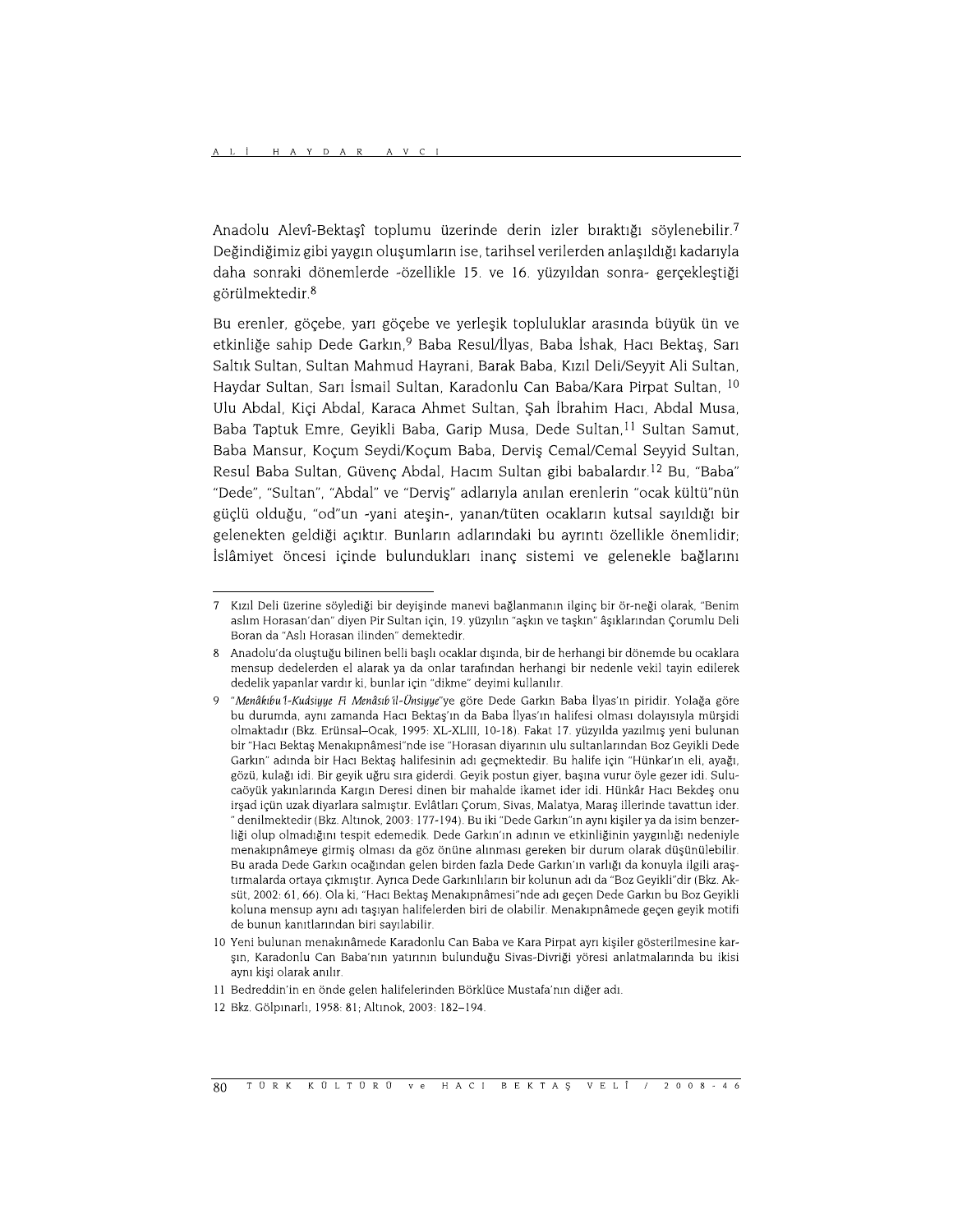göstermesi açısından özenle üzerinde durulması ve ayrıca değerlendirilmesi gerekir.

Dikkatle irdelendiğinde, bu erenlerle ilgili günümüze gelebilen söylence ve menkibelerin bağrında, İslâmiyet öncesi birçok motifin gizlendiği görülmektedir. Bu bakımdan "Horasan ya da Horasan Erenleri Geleneği" olarak niteleye bileceğimiz Alevî-Bektaşî inanç dünyasındaki bu gelenekte, Horasan'a da kutsal bir niteliğin yüklendiği ve bir anlamda "erenlerin anavatanı" olarak algılandığı görülüyor.

Heterodoks topluluklar dışında, başka inanç sistemlerine mensup topluluklarla da -özellikle Hıristiyanlık içindeki aykırı akımlarla- yakın ve iyi ilişkiler içinde bulunan bu babaların, onlar üzerinde de önemli etkileri olduğu bilinmektedir; fakat burada üzerinde önemle durulması gereken bir olgu bulunmaktadır. Kendi dönemlerinde bir çeşit bilinç taşıyıcısı ve aydınlatıcı konumunda olan bu "babalar"ın bütün etkinliklerine, saygın konum ve yol önderliklerine karşın, henüz o dönemde -yani yaşadıkları sırada- "ocak" haline gelip gelmedikleri tartışmalı bir konudur. Bize göre "ocak" haline gelmeleri Alevî-Bektaşî deyimiyle Hakk'a yürümelerinden -yani ölümlerinden- çok sonra gerçekleşmiştir. Dikkatle bakıldığında bu gerçek kolaylıkla görülebilir. Sözgelimi "Hacı Bektaş Ocağı"nın oluşumu bunun çok açık örneklerinden biridir. Bu yöndeki oluşumun en önemli nedenlerinin başında kuşkusuz dönemin karmaşık, çatışmalı, göç ve kıyımlarla dolu ortamında yerlerinin kolaylıkla doldurulamayışı gelmektedir.

Şah Haydar ve Şah İsmail Hatayi'nin büyük etkinliğiyle birlikte Anadolu'daki ocakların özellikle 15. yüzyılın ikinci yarısından itibaren iki büyük merkeze bağlandığı görülmektedir. Bunlar, Erdebil ve Hacı Bektaş dergâhlarıdır. Eğilimin, etkinlik durumuna, baskın ilişkilere göre yer yer değiştiğini de söylemek mümkündür. Birbirine son derece saygılı olmakla birlikte duruma göre bir kısım ocakların Erdebil Dergâhı'na,<sup>13</sup> bir kısım ocakların Hacı Bektaş Dergâhı'na

<sup>13</sup> Nitekim günümüzde bile Anadolu ve Trakya'daki birçok ocak yürüttükleri töre ve törelerin karakteristik özelliğini Erdebil dergâhına bağlayarak, süreklerini "Erdebil sofiyan süreği" biçiminde tanımlamaktadır. Sözgelimi, Ankara, Cankırı ve Bolu yörelerinde talipleri bulunan Hacı Ali Turabi Ocağı, Malatya, Gaziantep, Çorum yörelerinde etkili olan Dede Garkın Ocağı, Merkezi Sivas-Divriği'de bulunan Garip Musa Ocağı, Karadeniz bölgesinde etkinlik gösteren Güvenç Abdal Ocağı mensuplarının böyle bir tanımlama icinde olduğu görülüyor. Eskisehir, Afyon, Kütahya yörelerinde talip çevreleri bulunan Hamza Şeyh Ocağı ve merkezi Niğbolu'da olan ve Eskişehir, Kütahya, Trakya yörelerinde talipleri bulunan Koç Ali Baba Ocağı mensupları ise kendilerini doğrudan "Erdebilli" olarak tanımlamaktadır. Bkz. Kılıç - Bülbül, 2006: 10-11). 15. yüzyıldan itibaren büyük bir etkinlik alanı yaratan ihtilâlci karakteristik özelliğe sahip Kızılbaş hareketinin yönünü ağırlıkla Erdebil dergâhına dönmesinin temel nedenlerinden biri olarak, Erdebil halifelerinin töresel, törensel ve tapınmaya ilişkin uygulamalarda içinde bulundukları, toplulukların yaşam biçimi, gereksinimleri ve yerel özelliklerle uyumlu bir çizgi izlemesi ve bu yönde oluşan geleneğin rolü de bir boyut düsünülebilir.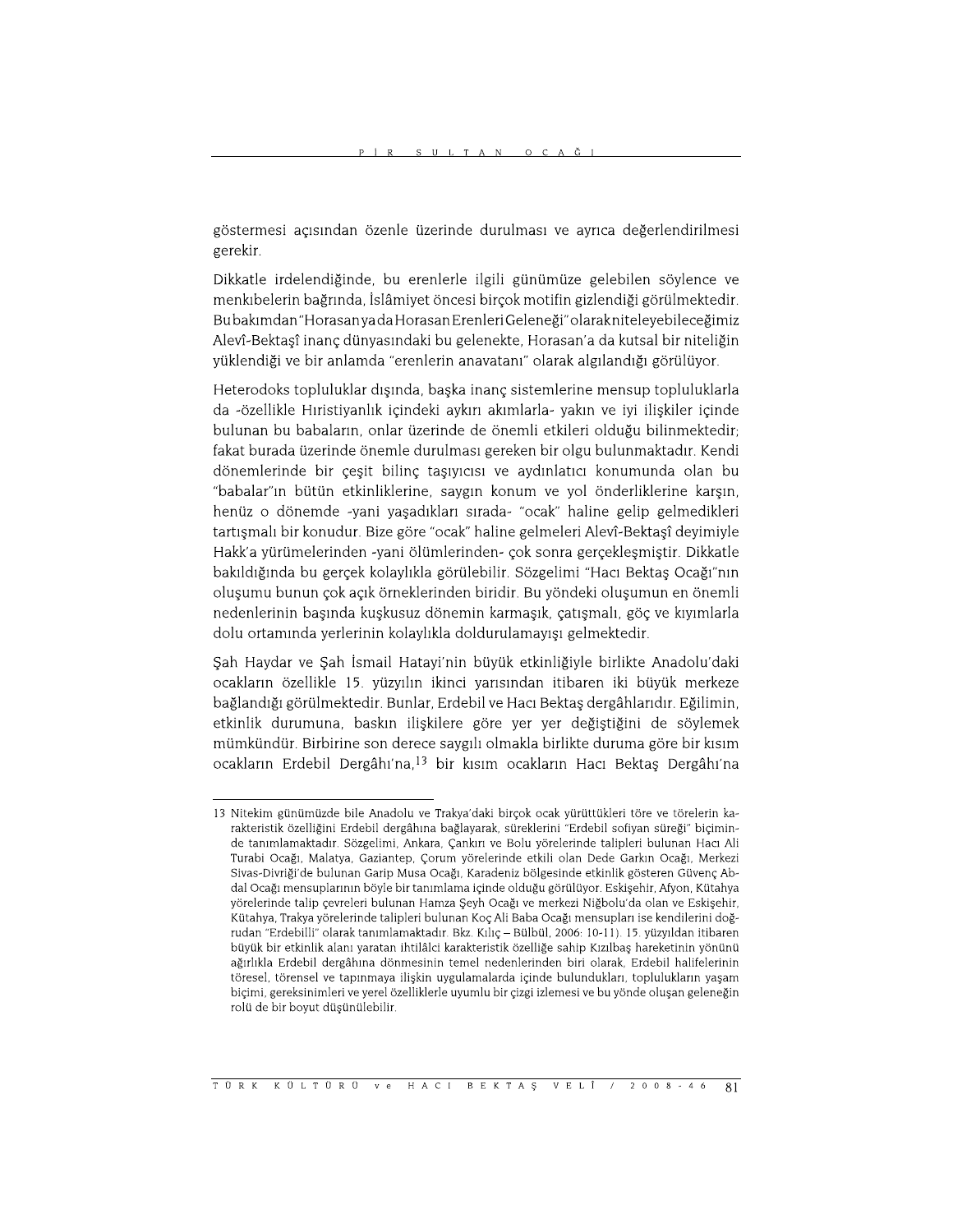bağlandıkları görülüyor. Sonraki dönemlerde buna Şücaaddin Veli Ocağı'na bağlı olarak oluşan<sup>14</sup> Hasan Dede Dergâhı'nın eklendiği de söylenebilir.<sup>15</sup> Sözgelimi Tokat bölgesindeki tanınmış ocaklardan Hubyâr Ocağı'nın, Tahtacı ocaklarından Yanyatır ve Hacı Emirli ocaklarının ve Anadolu'daki diğer birçok ocakların bağlandığı merkezler konusunda farklılıklar bulunması, bu durumun açık bir örneğidir. Bu ocaklar arasında Malatya bölgesinde bulunan Mineyik Ocağı gibi başına buyruk bir görünüm sergilemeye çalışanlar da vardır.<sup>16</sup>

Kırsal alan Alevîliğinde ocakların iki büyük öbeğe ayrıldığı görülüyor. Bunlar; 1. Mürşid Ocağı, 2. Pir/Dede Ocağı'dır. Bunlar dışında rehberlik kurumu, bazı çevrelerde ocak olarak algılansa ve değerlendirilirse de bizim yakından gözlemlediğimiz alanlarda "kapı" olarak adlandırılmaktadır. Sözgelimi "Rehberlik Kapısı" gibi... Özellikle Orta Anadolu Alevî topluluklarında yaygın olarak bu deyimin kullanıldığına tanık olduk. Bu alanlarda, örneğin bir Alevîye, dedesinin/ pirinin kimliğine ilişkin "hangi ocağa bağlısın?" şeklinde soru sorulurken, rehberle ilgili olarak "rehberlik kapısı"nın kim olduğu sorulmaktadır. Bir başka deyişle, rehberlik ocağının kim olduğu şeklinde bir sorunun sorulmadığı görülmektedir. Bu durumdan "rehberlik kapısı"nın "ocak" olarak algılanmadığı sonucu çıkarılabilir; çünkü ocak olarak algılansa, doğrudan bu şekilde tanımlanacağı da açıktır. Bu bağlamda rehber kapısının ocak olarak algılanması ve tanımlanmasının isabetli bir yaklaşım olup olmadığı üzerinde düşünmenin yararlı olacağı kanısındayız.

#### 2. Pir Sultan Ocağı:

Pir Sultan Abdal, bugün "Pir Sultan Ocağı"<sup>17</sup> olarak bilinen ve merkezi Yıldızeli-Banaz köyünde bulunan Pir Sultan Ocağı'nın kurucusu ve ilk piridir. Pir Sultan

<sup>14</sup> Balkanlarda büyük etkisi olduğu görülen Otman Baba ve Otman Baba süreğini süren dervişler de Şücaaddin Veli Ocağı'na bağlıdır.

<sup>15</sup> Şücaaddin Veli'ye bağlı oluşan ocakların kendi aralarında ilginç bir bağlılık zinciri izledikleri görülmektedir. Bunlardan Hasan Dede Ocağı Şücaaddin Veli'ye, Ankara-Çubuk- Kargın'da bulunan Şah Kalender Ocağı Hasan Dede Ocağı'na, Çakırı-Şabanözü-Mart köyünde bulunan Hacı Ali Turabi Ocağı ve Çubuk-Susuz köyünde bulunan Cıbali Sultan Ocağı Şah Kalender Ocağı'na, Çankırı-Eldivan-Seydi köyünde türbesi bulunan Hacı Muradi Dede Ocağı ve Çankırı-Orta-Doğanlar köyünde türbesi bulunan Mehemmed Abdal Dede Ocağı da Hacı Ali Turabi Ocağı'na bağlıdır. Bu ocakların tamamının bu zincir yoluyla bağlı bulunduğu "mürşid ocağı" olan Şücaaddin Veli Ocağı'nın ise, Hacı Bektaş Dergâhı'nı mürşid ocağı olarak kabul ettiği görülüyor. Belgelerden, Sücaaddin Veli Ocağı'na bağlı dedelerin Hacı Bektas Dergâhı'na gelerek "sofra", "cerağ", "kılıc" ve "teslim taşı" aldıkları ve halifeliğe atandıkları anlaşılmaktadır (Konuyla ilgili bkz. Yılmaz, 2006:  $8-10$ ).

<sup>16</sup> Bkz. Birdoğan, 1990: 214-215; Çıblak, 2005. Ocak oluşumları ve birbirleriyle bağlantıları konusunda ayrıca şu kaynağa bakılabilir: Birdoğan, 1995.

<sup>17</sup> Hacı Bektaş Dergâhı'ndan alınan icazetnamelerde bazen "Pir Sultan Ocağı", bazen "Pir Sultan Abdal Ocağı" deyimlerinin kullanıldığı görülmektedir. Bkz. Yıldırım, 2002: 14-15.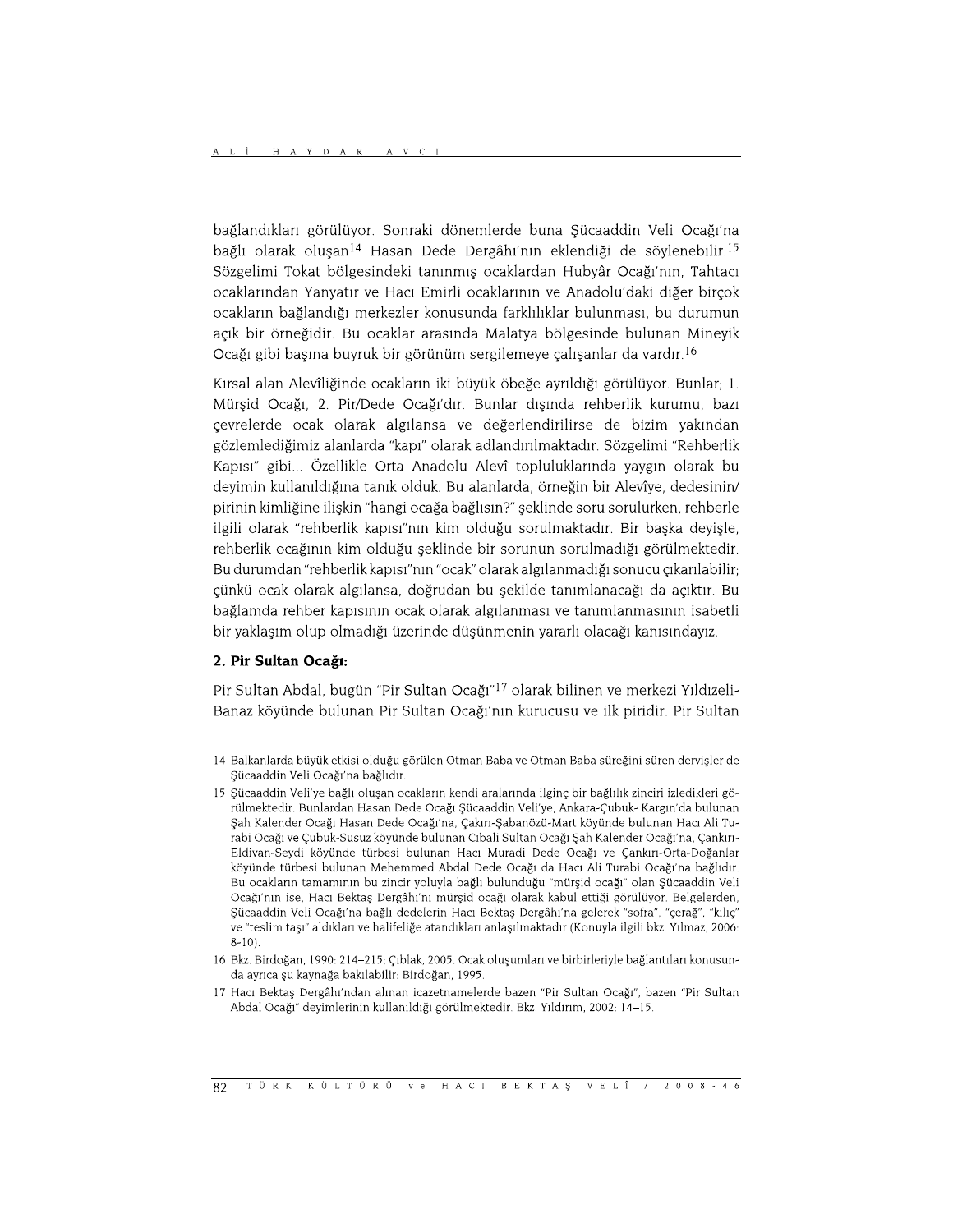Ocağı'nın yapısına baktığımızda, Pir Sultan Abdal'ın âşıklığı/cem törenlerinde zakirliği yanında, aynı zamanda "dedelik" gibi bir işlevinin bulunduğu da açıkça anlasılmaktadır.

Şurası belli ki, değindiğimiz gibi Alevî-Bektaşî geleneğinde dedelik kurumunun ocak oluşumlarıyla birlikte ortaya çıktığı,<sup>18</sup> bu ocakların ise daha önce kimi tekil örneklere de rastlanmasına karşın, ağırlıkla Hacı Bektaş ya da Erdebil Dergâhı'nın çeşitli bölgelere gönderdiği ya da o bölgelerde görevlendirdiği<sup>19</sup>-çoğunlukla da o bölgelerin verlisi olan- halifeler voluvla olustuğu bilinmektedir. <sup>20</sup> Nitekim Pir Sultan Abdal'ın şu dörtlüğü bu durumu kanıtlayan örneklerden biridir: "İçerü girince beli Hak derler / Dışarı çıkınca ikrar yok derler / Senden gayrı halifeler çok derler / Verdiği ikrardan dönüyor talip. "

Bilindiği gibi "halifeler", Pir Sultan'ın yaşadığı 16. yüzyıl ve öncesinde Anadolu'da Alevî-Kızılbaş topluluklarının başında bulunan, onları denetim altında tutan ve yönlendiren inanç önderleri ya da "inançsal öncü yöneticiler"dir.<sup>21</sup> Dergâhların etkin olduğu, topluluklar üzerinde inançsal denetimin yoğun sürdüğü dönemlerde, toplum üzerinde etkin ve bilgisi, görgüsü yetkin olanların, yani bu göreve her bakımdan uygun olanların halife tayin edildiğini verilere bakarak söylemek olanaklı. Bunların köken olarak da, genellikle içinde bulundukları topluluklarla aynı kökenden geldikleri döneme ilişkin kaynaklardan anlaşılıyor. Bununla birlikte "gönül kalsın yol kalmasın", "yol cümleden uludur" deyimlerinde

<sup>18 &</sup>quot;Ocak kültü"nün günümüze yansıyan biçimiyle doğrudan Alevî-Bektaşî yolağındaki gibi olmasa bile Önasya'da köklü ve yaygın bir gelenek olduğu anlaşılmaktadır. Heterodoks akımların temsilcisi durumunda olan ocaklar ise Anadolu'da Osmanlı öncesinde de varolamasına karsın, asıl vaygınlık ve etkinlik alanını, bir yandan direnis merkezi olmaları, diğer yandan Ortodoks düsüncenin devlet yönetiminde giderek kurumlaşması ve kökleşmesinden -bir bakıma devlet düşüncesi haline gelmesinden- dolayı Osmanlı Dönemi'nde bulduğu görülmektedir. Bu gerçeklik, Osmanlı Dönemi'nin Anadolu'da kesin, büyük ayrışma ve karşıtlıkların yaşandığı bir dönem olduğunu kanıtlayan örneklerden biri sayılabilir.

<sup>19</sup> Sözgelimi, Tokat-Turhal yöresi ünlü ocaklarından Erdebil Dergâhı halifelerinden Hubyâr'ın durumu ve Turhal-Vazanlı -yeni adı Ayranpınarı- köyünden Hacı Bektaş Dergâhı halifelerinden Hasan Halife Bostankolu soyundan gelenlerin konumu buna bir örnektir. 1962 yılında Hacı Bektaş Dergâhı'ndan, Bostankolu'lu Âşık Semai'ye -asıl adı Muharrem Oylum- verilen icazetname "demelerinde Semai mahlasını kullanması da uygun görülmüştür" biçiminde bir eki içermesi bakımından da ayrıca ilginçlik arzetmektedir (Bkz. Bostankolu'lu Âşık Kul Semai Baba, 1991: 21).

<sup>20</sup> Gerek Elvan Çelebi tarafından yazılan "Menâkıbu 1-Kudsiyye Fi Menâsıbi 1-Ünsiyye"de Dede Garkın ve Baba İlyas'ın görevlendirdiği, gerek "Hacı Bektaş Vilayetnâmesi"nde Hacı Bektaş'ın ve gerekse Safevi kaynaklarıyla Osmanlı belgelerinde Erdebil Dergâhı'nın görevlendirdiği halifeler hakkında bir hayli bilgi bulunmaktadır. Hacı Bektas'ın görevlendirdiği, adları bilinen, bugün birçok bölgede ocak haline gelmiş ünlü halifelerle birlikte, sözgelimi Erdebil Dergâhı'nın görevlendirdiği bilinen ünlü halifelerden birisi de 1511'deki kendi adıyla anılan büyük isyanın öncülüğünü yapan Şah Kulu'nun babası Hasan Halife'dir.

<sup>21</sup> Bkz. Sümer. 1976: 82.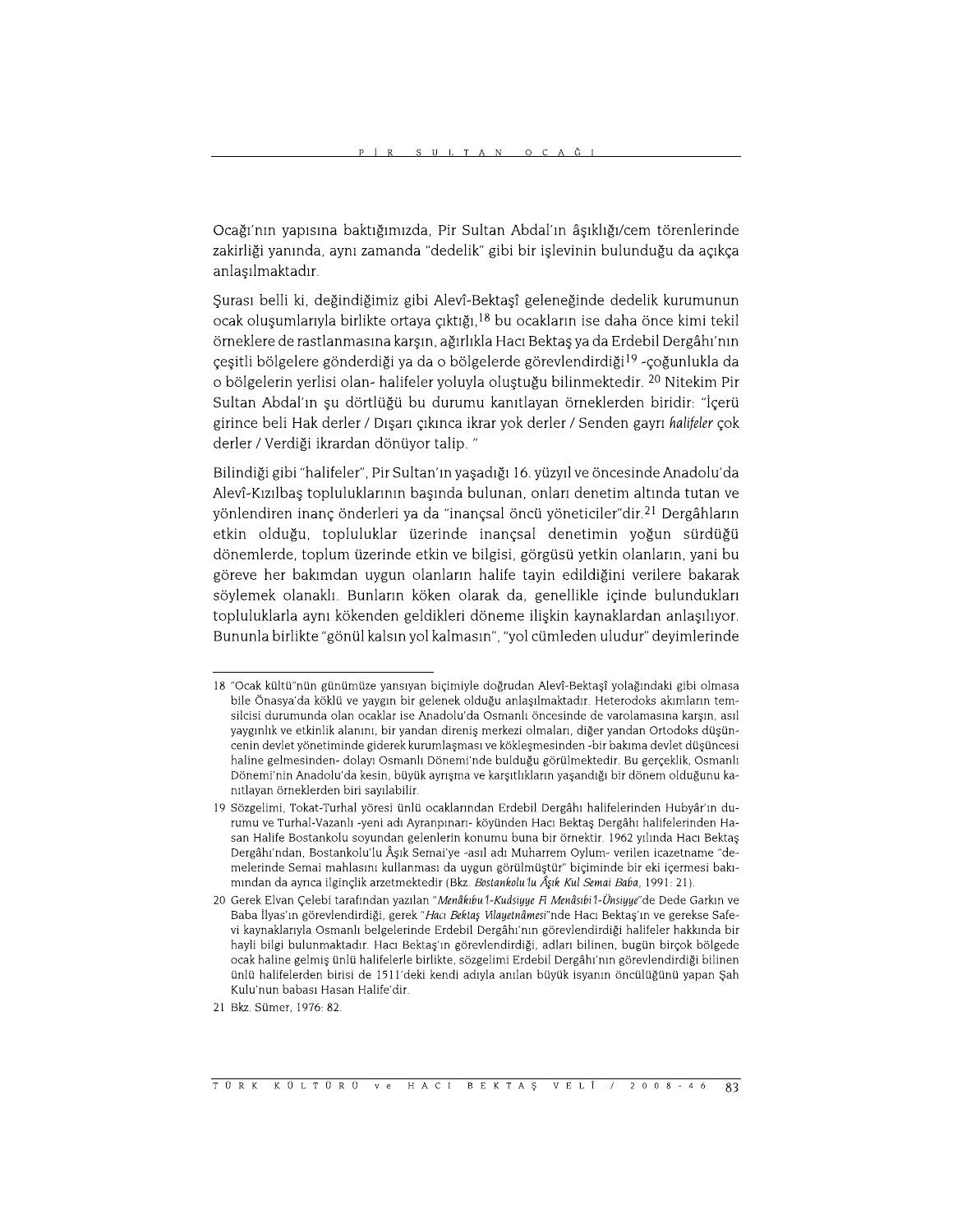de belirtildiği gibi, sık rastlanan bir durum olmasa da halifelik görevini gerektiği gibi yerine getiremeyenlerin bu görevden geri çekildiği de söylenebilir.

Pir Sultan Abdal, Sivas/Urum bölgesinde halifelik yoluyla dedelik görevi üstlenen tek örnek değildir. Sözgelimi, yine bölgenin tanınmış ocaklarından Hubyâr Sultan Erdebil Dergâhı'na, Garip Musa ise Hacı Bektaş Dergâhı'na bağlı halifelerdir.<sup>22</sup> Ocakları da bu halifelik bağı yoluyla oluşmuştur. Bu ve benzeri halifelerin soyundan gelenler üzerinde, koşulların etkisiyle, sonraki süreçte bu dergâhlar tarafından yeterince denetim yapılamadığı ve birçoğunun günümüzde de soy sürme yoluyla dedelik yaptığı görülmektedir.

Bu oluşumun eski Türkmen geleneğine, Asya, Kafkasya, Önasya ve Anadolu'daki değişik inanç sistemlerindeki benzeri kurumlara uygun/denk düştüğü, aynı zamanda aşiret geleneği içerisinde yer yer, -"dede-beğ", "dede-abdal", "dedehalife", "baba", "pir-abdal"<sup>23</sup> gibi sanlarla/deyimlerle de anılan- danışma, dayanısma ve sorunların çözüm merkezi durumunda olan asiret ulularının<sup>24</sup> inanç sistemlerinin merkezinde bulunan "Kamlar", "Şaman Kocaları", "Baksılar"<sup>25</sup> ve benzeri öncülerin yerini doldurduğu daha sonraki süreç içerisinde ise toplumsal koşulların etkisiyle giderek kurumlaşan bu yapının, toplumun gereksinimlerine denk düştüğü ve etkin bir yönlendirici kurum haline geldiği açıktır. Zaten, sistemle barışık olmayan Alevî-Bektaşî toplumunu çok yönlü kuşatarak sıkı bir şekilde izleyen ve ortodoks düşünce anlayışı üzerine oturan kurumlarıyla baskı ve kıyımı gelenek haline getiren Osmanlı toplum düzeninde, karşı düşünce/karşıt kurumlar bağlamında başka türlüsü de olamazdı.

<sup>22</sup> Sivas yöresindeki ünlü Alevî ocaklarından Garip Musa'nın Hacı Bektaş Dergâhı halifelerinden olduğu konuyla ilgili verilerden çok açık bir biçimde anlaşılmaktadır. Bu durum, dönemini tam belirleyemediğimiz Âşık İsmail'in -bu âşık bir olasılıkla Pir Sultan ocağı taliplerinden Âşık İsmail'de olabilir- elimizde bulunan bir deyişinde şöyle yansımaktadır: "Hey erenler sizi görmeğe geldim / Sultan Garip Musa Sultan Celal'ım / Dergâhına yüzüm sürmeğe geldim / Sultan Garip Musa Sultan Celal'ım // Dediler bu imiş cihanın varı / Urum halifesi Horasan piri / Ol Balım Sultan'ın hem yâr-ı garı / Sultan Garip Musa Sultan Celâl'im. " Yâr-ı gar: İçtenlikle bağlı, vefalı arkadaş, sadık  $d$ ost

<sup>23</sup> Döneme ilişkin verilerden bu deyimlerin kimi zaman isim yerine kullanıldığı da görülmektedir. Sözgelimi, "İşaret eyledi Pir Abdal sundu" -Pir Sultan'dan-, Şah İsmail çevresinde bulunan aşiret ulularından Dede Beğ, Dede Abdal Beğ, Abdal Beğ, Baba Süleyman gibi. . . Bunların özellikle Türkmen aşiretleri içinde "beğ"liklerinin yanısıra, inanç önderleri, yani diğer bir deyişle pirleri, babaları, dedeleri olduğu da sanırım rahatlıkla söylenebilir. Bu sanların kullanımıyla ilgili bkz. Sümer, 1976: 15, 17, 18, 21, 22, 116, 143, 162; Kaygusuz, tsz: 23

<sup>24</sup> Türkmen asiretleri arasında bunlar için -boy, asiret, oba ulularına- daha çok "Dede", "Baba" ya da "Türkmen Kocası" deyimi kullanılmaktadır.

<sup>25</sup> Burada bir yanlış anlaşılmaya meydan vermemek için, Şamanlık geleneğinin "kalıpları, kuralları kesin çizgilerle belirlenmiş bir inanç sistemi" olmaktan öte, bir çeşit doğaya tapınma biçimi olduğunu belirtelim.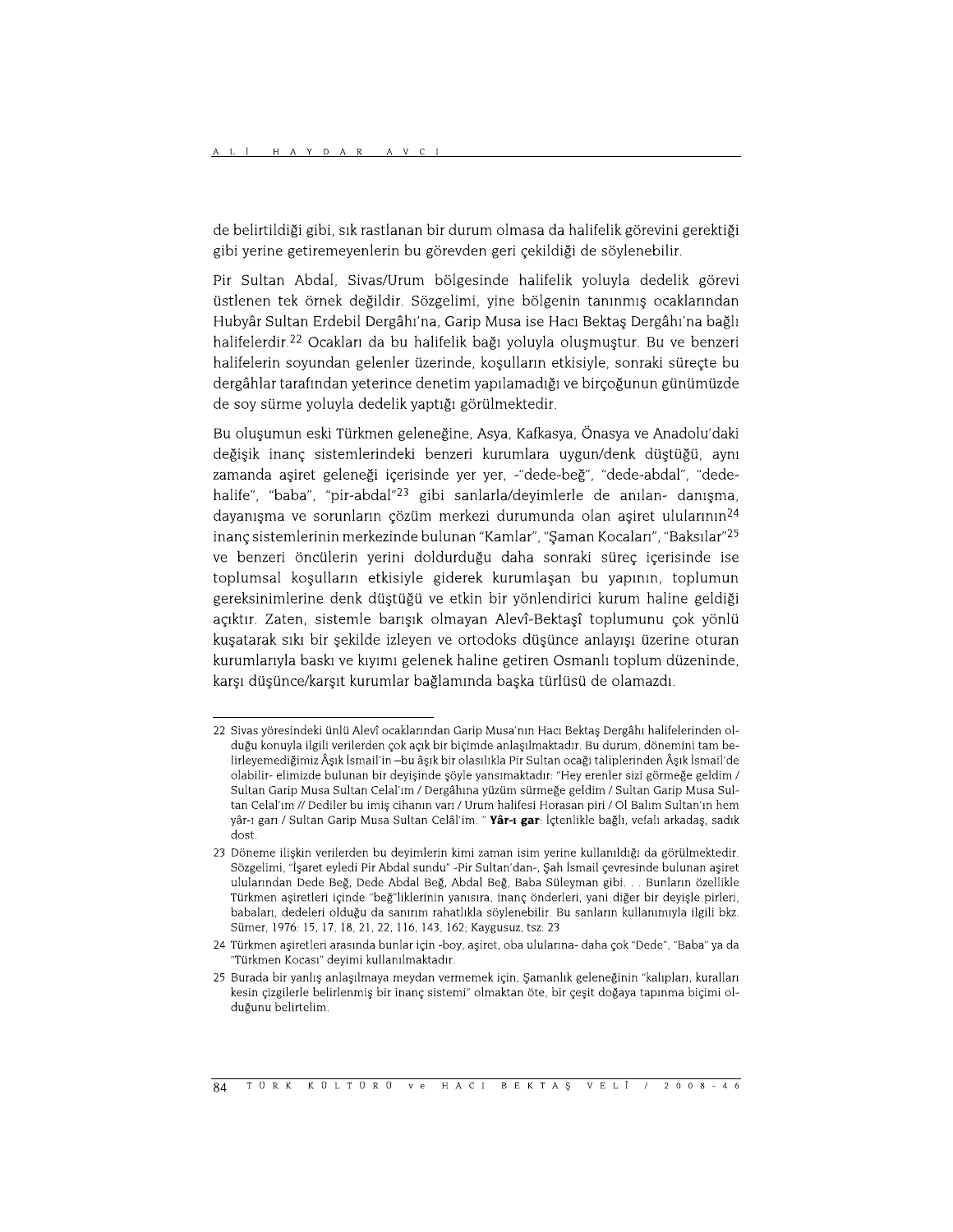Bu, bir bakıma bütün kuşatmalara karşı inatla direnen, ısrarlı dönüştürme çabalarına karşın değerlerinden vazgeçmeyen –ya da yaşam biçimiyle uyuşmayan, kendine yabancı değerleri benimsemeyen- ve karşı düşünce -heterodoks düşünce- zemini üzerinde oturarak kendini sistemin kurumları ve ilişkilerinden dışlayan bir toplumun gereksinim duyduğu iç denetim ve birliği sağlayıcı, çözüm üretiminde başvuru merkezi ve dayanak olan, aynı zamanda toplumda denge unsuru bir yapıdır.

Açık ki, toplumun gereksinimlerine denk düşmeyen -işlevsel niteliği olmayanbir yapıyı oluşturmak, kurumlaştırmak ve geleceğe taşımak mümkün değildir. Bir yapı kurumlaşarak toplumda etkin hale gelmişse, bu gereksinimleri karşıladığı içindir. Ayrıca önemli bir durumu belirtmek gerekir ki, bütün olumsuzlukları bağrında taşıyan o koşullar içerisinde her biri bir yanda bulunan ocakların bağlı bulunduğu ilgili dergâhlar tarafından sürekli gözetlenmesi ve denetiminin yapılarak gerekenin - başka bir deyişle görevini gerektiği gibi yerine getiremeyeninyerine yeni atamalar yapılması da oldukça zordur.

Öz denetimi sağlama, dışsal etkenlere karşı ayakta kalma, toplumsal bilinci ve direnci diri tutma bakımından önem taşıyan bu kurumlar, egemen yapıdan bütünüyle uzaklaşmış;<sup>26</sup> kapalı kır toplumlarına özgü yapılanma içerisinde olan Alevî öğretisi ve toplumu açısından oldukça anlamlı ve önemlidir. Ayrıca bu yapının Alevî kimliğinin oluşumu, bu kimliğe ilişkin değerlerin korunması ve geleceğe taşınmasında da temel unsurlarından biri olarak karşımıza çıktığı görülmektedir.<sup>27</sup>

Merkezi ve yerel yöneticilerden uzak durma çabasıyla birlikte, böyle bir toplumsal yapılanma ve ilişkilerin, aynı zamanda Alevî-Bektaşî düşünce/inanç sistemini kırsal alanlarda/köy toplumunda kapalı toplum sistemi haline getiren özellikleri bünyesinde taşıdığını da bu arada belirtmek gerekir.

Yaşama biçimi ve düşünce/inanç dünyalarının doğal gereği olarak yol kurallarına uygun biçimde, sürekli birbirini denetleyen ve sorgulayan kırsal alan Alevî-Bektaşî toplumunun bu yapılanması içinde eşitlik, hakyemezlik ve barış

<sup>26</sup> Uzlaşma ve barış içinde bir arada yaşama koşulunun sistem tarafından tek yanlı olarak ortadan kaldırılması ve asimilasyonun temel siyaset haline getirilmesi, ister istemez böyle bir kopmanın yaşanmasına yol açmıştır.

<sup>27</sup> Bu noktada, sanırım "kimlik" kavramının tanımını kısaca belirlemek yerinde olacaktır. Öz olarak kimlik, toplumsal bir varlık olan insanın, kim olduğunu, ne olduğunu belirlemeye yarayan, belirli bir kimse olmasını sağlayan, farklılıklarını vurgulayan, nitelik ve özelliklerini belirleyen belirti ve değerlerin tümüne denilmektedir.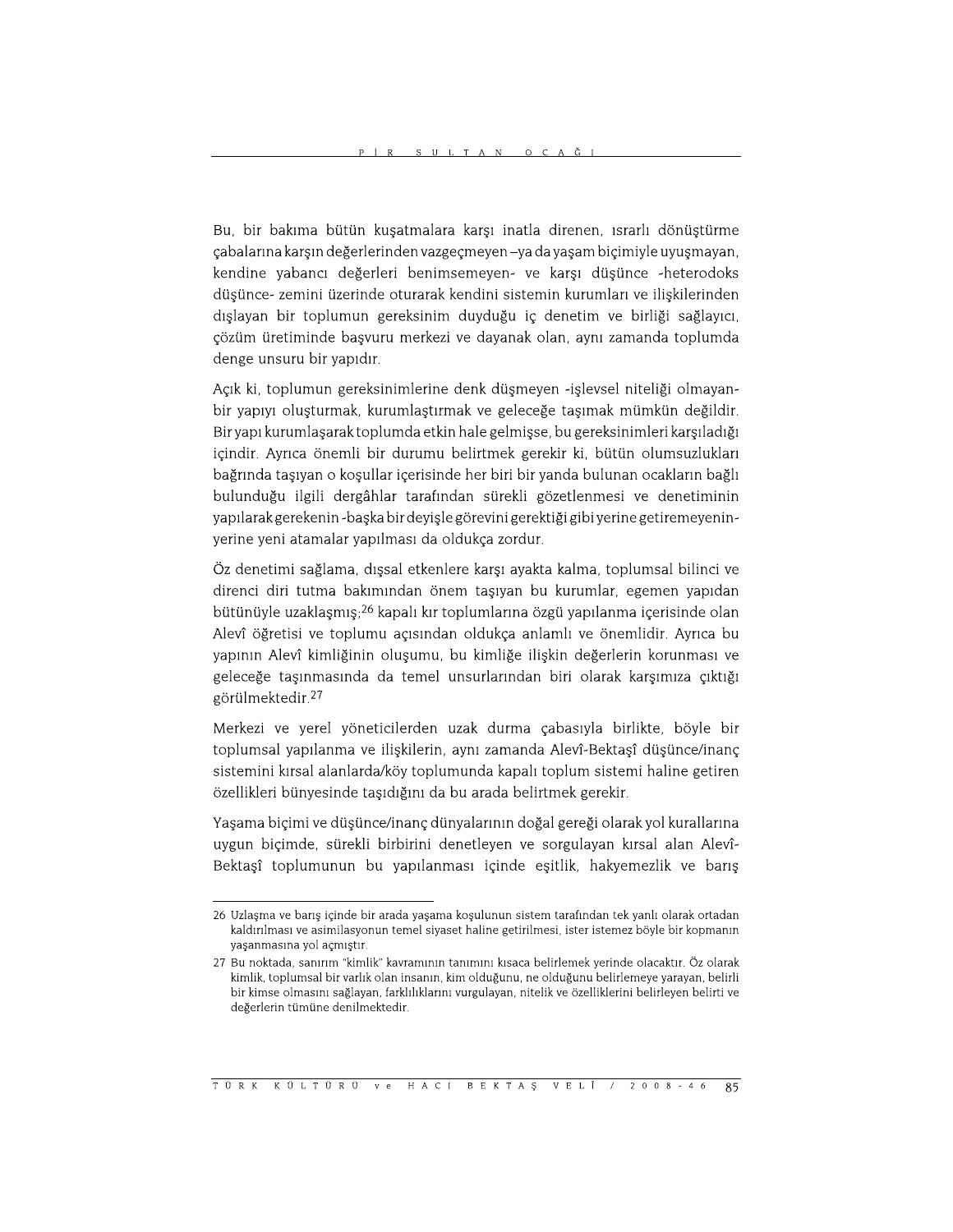içerisinde bir arada yaşama kültürü ve "eline, diline, beline sahip olmak" biçiminde özetlenen değerlerin<sup>28</sup> her zaman baskın ve belirleyici değerler olageldiğini özellikle vurgulamakta yarar var. Bunların, Alevî toplumunun değişmeyen yazılı kuralları olmayısı, egemen unsur olamayısı ve bir bakıma dar bir alanda zorunlu kapalı toplum haline gelişi ve bu tür kurumların oluşumundan kavnaklandığı da düşünülebilir. Bu durum, Alevî düşünce sistemi, bireysel ve toplumsal davranış biçimlerini, ortodoks yapılanma ve düşünce sistemlerinden farklı kılan ve içinde bulunduğu koşullarla bütünleştiren bir özelliktir ve aynı zamanda kırsal alanda toplumsal ilişkilerin şekillenmesini de sağlayan önemli unsurlardan biridir.

Bu yapılanma içerisinde "düşkünlük kurumu" olarak adlandırılan kurum yoluyla, barışçıl yöntem ve yaptırımlar kullanılarak toplumsal ilişkilerin belli bir düzen içinde yürümesi sağlanmış, "yol"un getirdiği kurallara uymayanlar, yine barışçıl dışlama yöntemiyle tüm toplumdan "rızalık" alınana dek, bir anlamda ders verici bir şekilde cezalandırılmıştır. 29

Alevî yaşam biçiminde belirleyici bir yeri olan dedelik/pirlik kurumunun oluşum ve kurumlaşma süreci, kimi araştırmacıların vardığı sonuca göre de; "Anadolu'ya göcler sonrasında heterodoks şeyh ve dervişlerin öncülüğünde gerçekleşen kolonizasyon hareketiyle<sup>30</sup> yakından ilişkilidir. Her ne kadar dedelik kurumunun olusumunu ortava kovan tarihsel veriler sınırlı ise de. <sup>31</sup> bugün hâla vasavan Alevî ocaklarında yaşamakta olan bu dervişlerin adları, bu ilişkiyi büyük ölçüde doğrulamaktadır. Alevî ocaklarının adlarında bu yarı savaşçı, kolonizatör dervişlerin adları yüzyıllardır yaşamaktadır... Bu dervişlerin adlarını taşıyan Alevî ocakları, onların kutsal kimlikleri<sup>32</sup> çerçevesinde ortaya çıkmış ve

<sup>28</sup> Bu değerler kısaca "nefsine hakim olmak, eliyle koymadığını almamak, gördüğünü örtmek, görmediğini söylememek" biçiminde de özetlenebilir.

<sup>29</sup> Bu noktada "ceza"yı, hataları engellemek için bir tür ders verme şekli, ayıplama/kınama olarak tanımlamak da mümkündür. Çünkü bu bağlamda uygulanan yaptırım içerisinde, cezadan çok, bireyi kusur ve zaaflarından arındırmaya yönelik yöntemin öne çıktığı, bu cezaya -düşkünlük cezasına- çarptırılan bireyin ise kusurlarından arınmak ve toplumdan rızalık almak için olağanüstü bir çaba sarfettiği görülmektedir. Düşkünlükten kaldırılma ise kurban kesilerek girilen bir düşkün kaldırma ceminde gerçekleşir.

<sup>30</sup> Burada karsımıza önemli deyim olarak ortaya çıkan "Kolonizasyon hareketi"ni, belli bir topluluğun yurt tutma eylemi ve göçer/göçmen konumunda olan toplulukların yerleştiği yer olarak algılamak gerekir.

<sup>31</sup> Bize göre, kapsamlı bir araştırma ve incelemeyle taşlar yerine doğru konduğunda günümüzdeki veriler olayı önemli ölçüde açıklamaya yetmektedir.

<sup>32</sup> Bunu, daha doğru bir deyimle "kutsanan, tapınç haline getirilen kimlikler" olarak tanımlamanın daha isabetli olacağı kanısındayız.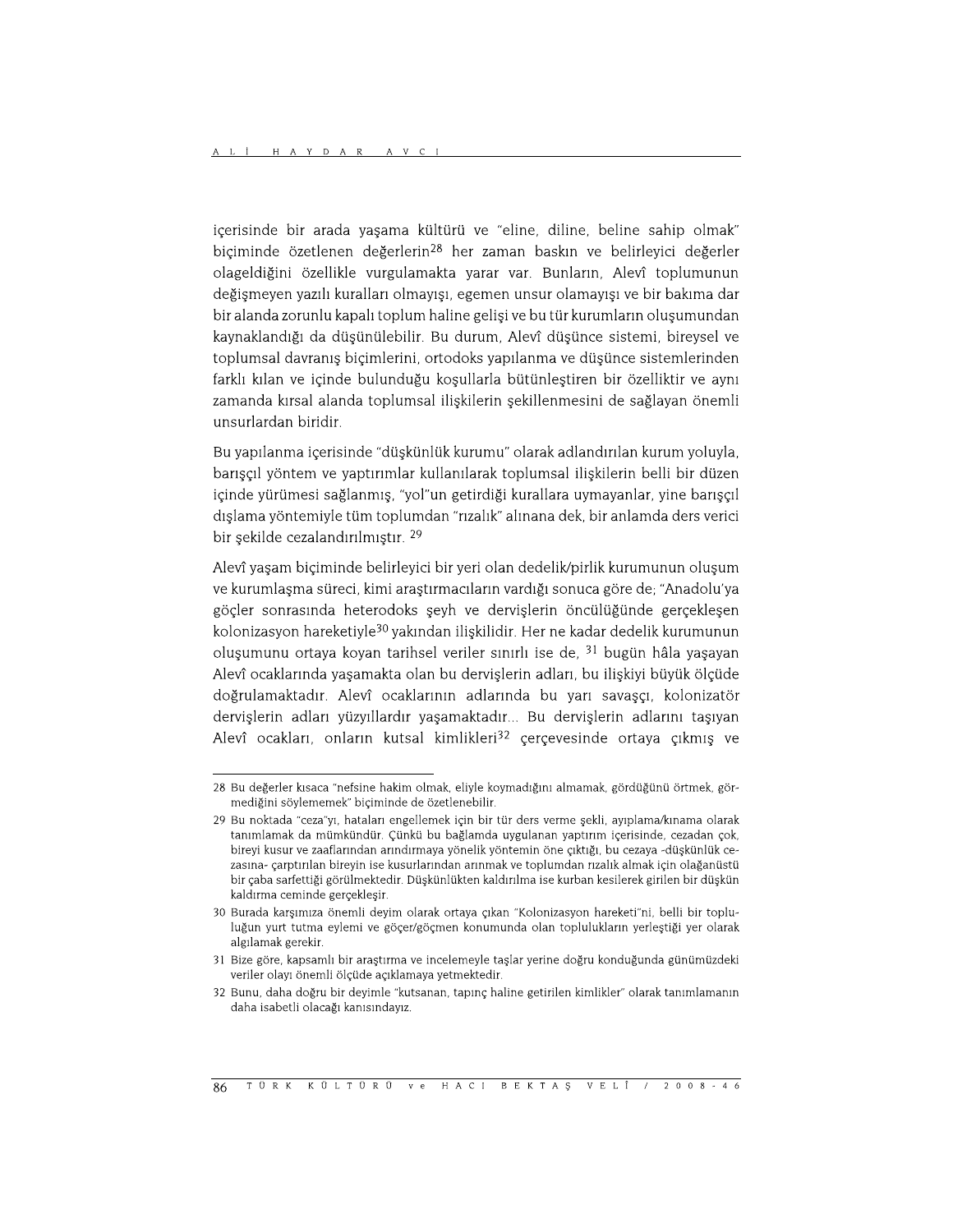soylarından gelenlerce de bu ocak geleneği sürdürülerek bugüne kadar gelmiştir."33

Bu yapı içinde ortaya çıkan Pir Sultan Ocağı temsilcilerinin, günümüzde Hacı Bektaş Dergâhı'ndan icazetle dedelik yaptığına bakılırsa, döneminde güçlü bir âsık/zakir olan Pir Sultan'ın da Hacı Bektas Dergâhı'ndan icazetle halife/dedelik yaptığı sonucuna varılabilir. Böyle bir durum gelenekle de uygunluk içindedir.<sup>34</sup> Bu halife/dedeliğin başladığı dönem de büyük bir olasılıkla 16. yüzyılın ilk çeyreği -Balım Sultan ya da Şah Kalender dönemi- olmalıdır. Pir Sultan'ın, yöresel söylenceyle "pir elinden dolu içerek" âşıklığa başladığı dönem ve deyişlerindeki ipuçları da bu yöndedir; çünkü bu dönemden sonraki yaşanan gelişmeler ve Hacı Bektaş Dergâhı'nın Şah Kalender olayı sonrası uzun süre kapalı kaldığı, ilgili çevrelerin dikkatle izlendiği, baskı altında tutulduğu, sürüldüğü ve öldürüldüğü, ayrıca Pir Sultan'ın 16. yüzyılın hemen ikinci yarısında -1560-63 yılları arasında- asılması da göz önüne alınırsa, olasılıklar bütünüyle bu dönemde yoğunlaşmaktadır.

Bugün Pir Sultan soyundan gelenlerce, Pir Sultan Ocağı'nın görev ve yetki alanının Hacı Bektaş Dergâhı tarafından belirlendiği ve bu durumun dergâhtaki kayıt defteri olan "Kara Kütük"e<sup>35</sup> kayıt edildiği, sözlü olarak aktarılmaktadır.<sup>36</sup>

<sup>33</sup> Yaman, 2004: 82-83. "Dedelik kurumunun kökeni, geleneksel bakış açısıyla soy konusuna dayanılarak salt İslam kaynaklı değerlendirilmeye çalışılsa da tarihsel ve sosyolojik veriler bunun böyle olmadığı yönündedir. . . Dedelik kurumunu anlayabilmek için, eski Türklerde benzeri görevleri yerine getiren kam (şaman, baksı)larla karşılaştırmak zorunludur. "diyen Ali Yaman'ın, kendisi de Anadolu Alevî ocakları içinde "Düşkünler Ocağı" olarak bilinen "Hıdır Abdal Ocağı"ndan olmasına karşın, bu yapı üzerinden egemenlik ve rant alanı yaratma çabasından uzak durarak bilim adamı namusuyla yakaladığı bu gerçekleri açıklaması büyük önem taşımaktadır.

<sup>34</sup> Böyle bir uygulamanın kesintsiz sürerek günümüze kadar geldiği söylenebilir. Sözgelimi, günümüzde de belli bir yetkinliğe ulaşmış kimi âşıkların zakirliği yanında, icazet yoluyla "dedelik" yaptığı görülmektedir. Sözgelimi, "İcazet"ini bizzat gördüğümüz Çorumlu Âşık Yârali ve Urfa-Kısas köyünden Âşık Divani'nin Hacı Bektaş postnişini tarafından verilen icazet yoluyla cem yürütmeleri ve "dedelik" yapmaları buna bir örnektir.

<sup>35</sup> Bu "Kara Kütük" deyiminden, yol ve dergâhla ilgili bütün önemli bilgilerin düzenli kayıt edildiği yazılı kaynakla birlikte, kuşaktan kuşağa yozlaştırılma-dan aktarılan "yol geleneği" de anlaşılabilir. Araştırmalarımızdan vardığımız sonuca göre, bugün için dergâhta böyle bir kayıt defteri yoktur. Fakat bununla birlikte, konuyla ilgili görüştüğümüz Hacı Baktaş dergâhı postnişini Veliyettin Ulusoy tarafından, 2. Mahmut döneminde -1826 kıyımında- dergâhta bulunan yol geleneğiyle ilgili bilgilerin kayıt edildiği böyle bir defterin -birçok yazılı kaynakla/belgeyle birlikte- yakıldığı da sözlü olarak tarafımıza aktarılmıştır. Necef, Kerbelâ, Erdebil ve Hacı Bektaş dergâhlarında zaman zaman şecere ve icazetlerin yenilendiği dikkate alınırsa, bu bilgilerin kayıt edildiği bir defterin bulunması da güçlü bir olasılıktır. Çünkü normal kosullarda herhangi bir bilgi ve kayıta dayanmaksızın gelişigüzel bir şekilde, Alevî-Bektaşî toplumu açısın-dan önem taşıyan böylesi bir belgenin verilemeyeceği açıktır.

<sup>36</sup> Pir Sultan ocağı zakir/dedelerinden İsmail Şimşek ile yaptığımız görüşmeden. Ayrıca bkz. Yıldırım, 2002: 943; Yıldırım, 2002: 12. Gerçekten de Banaz'da bulunan Pir Sultan ocağı dedeleri, bugün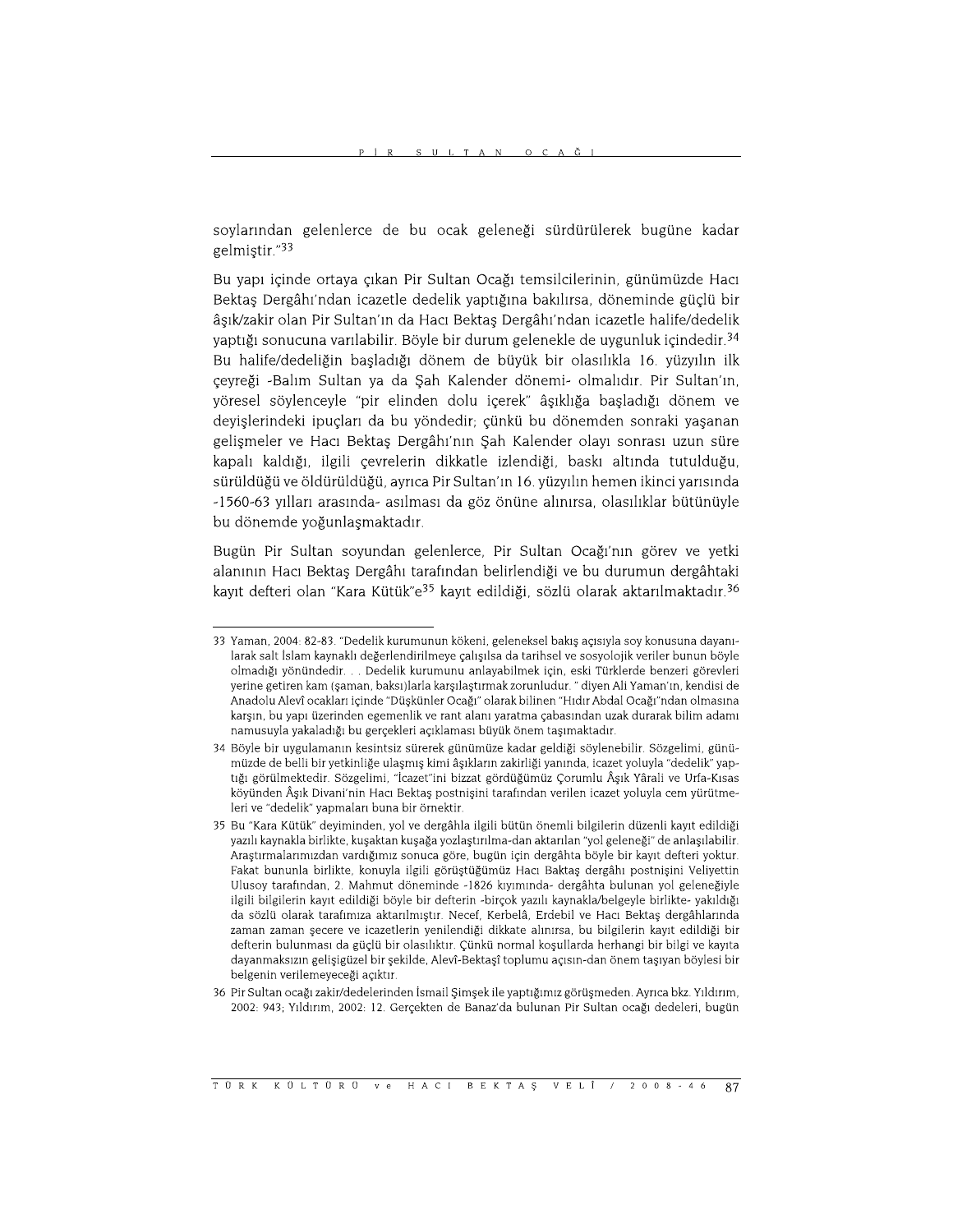Bu da yukarıdaki tespitlerimizle örtüşen/onaylanan bir durumdur.<sup>37</sup> Bugün Pir Sultan sovundan gelenler tarafından, geleneğe uygun olarak Pir Sultan'ın sovu On İki İmamlardan Musa-i Kâzım'a bağlanmaya çalışılsa da<sup>38</sup> ocağın hangi kosullarda, ne zaman ve ne sekilde ortaya çıktığı bilinmektedir.<sup>39</sup> Konuyla ilgili tarihsel verilerin, olayın oluşumu ve gelişimini en azından büyük ölçüde acıklamaya vettiği rahatlıkla söylenebilir.

Sözlü kaynaklar tarafından verilen bilgilerde Pir Sultan'ın üç oğlu bir kızı olduğu belirtilmektedir. Bunlar; 1. Seyyit Ali Sultan, 2. Pir Mehmet, 3. Er Gaip Sultan (Pir Gaip)<sup>40</sup> ve kızı Senem'dir. Ayrıca Elif adında bir bacısının olduğu da yine

bile halen icazetini Hacı Bektaş dergâhı temsilcilerinden -postnişinden- almaktadır. Sözgelimi İsmail Simsek'in 1984 yılında dönemin Hacı Bektas dergâhı postnisini Feyzullah Celebi'den aldığı icazet buna bir örnektir. Yaptığımız görüşmede İsmail Şimşek tarafından, Pir Sultan ocağına bağlı dedelerin her dönemde Hacı Bektaş dergâhından icazet aldığı da ayrıca belirtilmiştir. Âşık İsmail'in değindiğimiz devisinde. Pir Sultan ocağından olduğunu söylediği İnce Mehemmed'in de "Halifeler"le arasında çıkan bir anlaşmazlık üzerine "On İki Şah"tan mühürlü senet aldığına ilişkin bilgi verilmektedir. Bu "On İki Şah" deyimi, büyük bir olasılıkla Hacı Bektaş dergâhındaki "On iki post"un ifadesi de olabilir.

<sup>37</sup> Pir Sultan ocağına bağlı âşıklardan olduğu anlaşılan Âşık İsmail'in deyişinde de Hacı Bektaş dergâhı ve kayıt işiyle ilgili ilginç bir değinme bulunmaktadır. "Aradılar Pir Sultan'ın aslını / Görelim ki ne söyletir Yaradan. . . // Şeyh Cüneyt'tir âşıkların atası / Yine Şah'tan Pir Sultan'ın putası / Ummandır deryadır nurdur ötesi / Bilir misin kimdir nârı nur eden //. . . Bektaş-ı Veli'de yazılı kayıt / İnanmayan haber alsın oradan. " Bkz. Gölpınarlı - Boratav, 1943: 42-43. Puta: 1. Nişan alınacak yer, hedef. 2. Budak. 3. Çam fidanı. 4. Halk arasında kök.

<sup>38</sup> Pir Sultan ocağından olduğunu söyleyen ve âşıklık yapan İsmail Şimşek, konuyla ilgili en küçük bir kanıt bulunmamasına karşın bu bağlanmayı "biz 'yedinci post'a bağlıyız" şeklinde aktarmakta ve bu 'yedici post'un "Musa-ı Kâzım postu" olduğunu söylemektedir.

<sup>39</sup> Bugün elimizde konuyu açıklamaya yetecek birçok bilgi/belge bulunmasına karşın, bu türden, geleneğe uygun olarak On İki İmam soyuna bağlanmaya çalışmalar, diğer ocaklarda da yaygın biçimde görülmektedir. Fakat, konu özenle irdelendiğinde ve çok açık biçimde görülen çelişkiler, duygusallık ve zorlamadan uzak bir şekilde çözümlemeye gidildiğinde "soy bağı"ndan çok yol bağı"ndan bahsedilebileceği gerçeği, bütün açıklığıyla önemli bir gerçeklik olarak karşımıza" çıkmaktadır. Eldeki verilerden hareketle, "On İki İmam"lar üzerinden Peygamber-Ali-Arap soyuna dayandırılan "seyyid"lik yoluyla elde edilen ayrıcalık ve toplumsal etkinliğin, böyle bir bağlanmayı bir bakıma körüklediği de söylenebilir.

<sup>40</sup> Er Gaip, Banaz vöresinde avnı zamanda Pir Gaip olarak da anılmaktadır. Elimizde Pir Gaip Abdal mahlasıyla ünlü Alevî-Bektaşî erenlerinden Gül Baba'ya hitaben söylenmiş bir deyiş bulunmaktadır. Deyiş şudur: "Gelin bugün dost iline varalım / Arşa direk direk zârım Gül Baba / Yârimden ayrıldım feryat ederim / Kalmadı namus u arım Gül Baba // Kan revandır gözümüzde yaşımız / Bir araya gelmez oldu beşimiz / Şimden geru hu demektir işimiz / Gel dinim imanım nurum Gül Baba // Geleyidin dört köşeyi bürürsün / İstekliye muradını verirsin / Din süruru Muhammed'in nurusun / Gel dinim imanım yârim Gül Baba // Pir Gaip Abdal'ım çekerler yasın / Turnada kalmıştır senin göz yaşın / Geleyidin dört köşeyi gezersin / Gel dinim imanım nurum Gül Baba. " Bkz. Bayrı, 1949: 38. Görüldüğü gibi "Yârimden ayrıldım feryat ederim", "Kan revandır gözümüzde yaşımız" gibi deyişteki ayrılık ve elem içeren motifler, Er Gaip/Pir Gaip'in söylencelerde anlatılan yaşamıyla örtüşür niteliktedir. Bu anlamda, bu deyişi söyleyen Pir Gaip Abdal'ın Pir Sultan'ın oğlu olduğu söylenen Er Gaip/Pir Gaip'le bir ilgisi var mıdır? Şu an için kesin bir belirleme yapılamasa da bir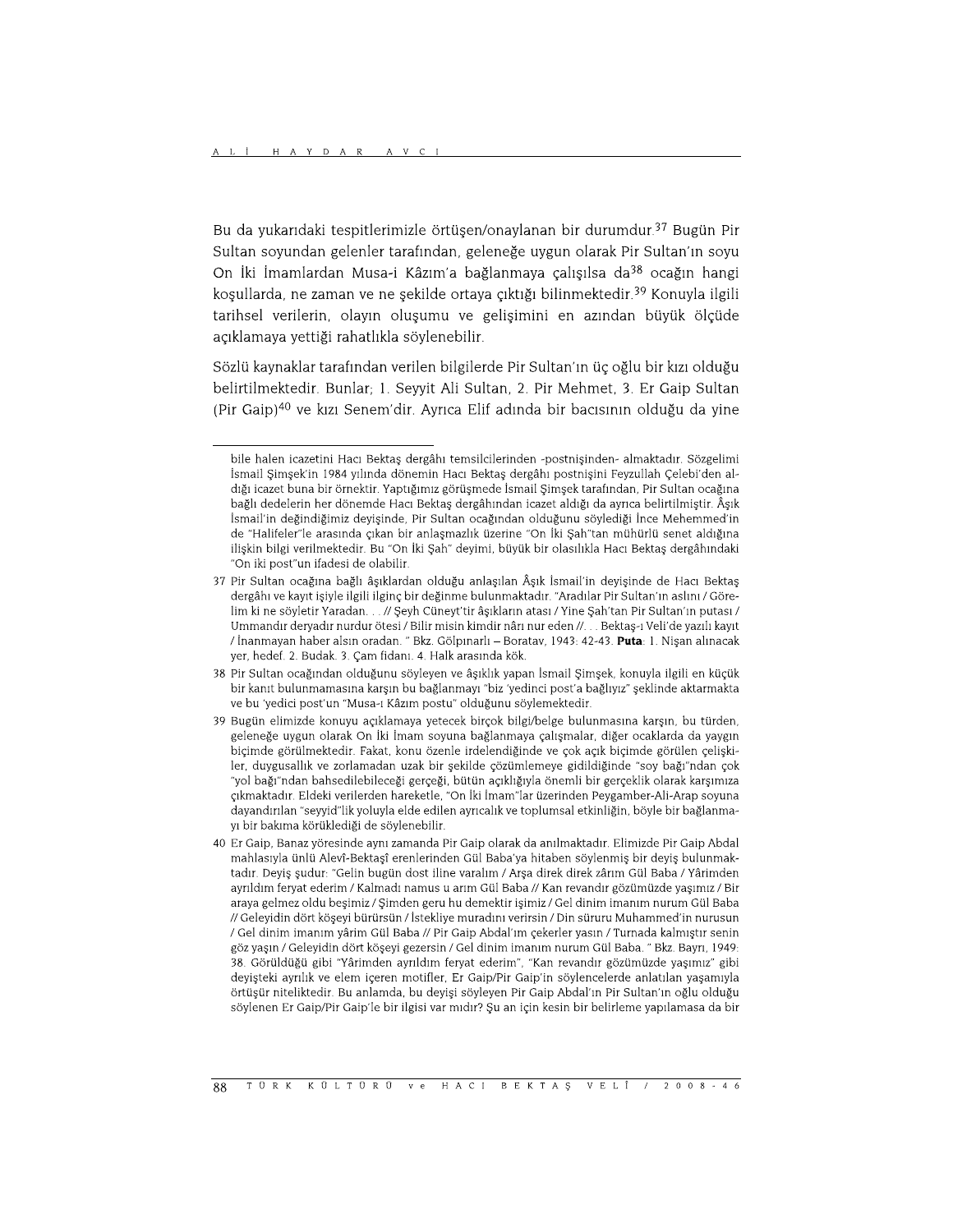konuya ilişkin söylenceler arasındadır.<sup>41</sup> Hatta Pir Sultan'ın, Yıldız Dağı üzerine söylediği deyişte ayak dizesini "Niçin gitmez Yıldız Dağı'n dumanı"<sup>42</sup> diye söyledikten sonra bacısına dönerek, "Dumanı dumanı Elif dumanı" diye sorduğu da bu söylenceler içerisinde aktarılmaktadır.

Osmanlı sisteminin geleneksel uygulamaları doğrultusunda, Pir Sultan'ın asılmasından sonra ocağın dağıtıldığı ve yakınlarının sürgüne gönderildiği de ayrıca belirtiliyor. Bu durum, döneme ilişkin vakanüvislerin anlatıları, hüküm ve fermanlara yansıyan uygulama ve buyruklarla da uygunluk içindedir. Aslında bu uygulamalar bir bakıma Osmanlı yöneticilerinin böylesi durumlar karşısında sistemli biçimde uygulayageldiği geleneksel bir uygulamadır. Daha önce de yer yer değindiğimiz gibi benzeri örneklere hükümler içinde de sıkça rastlanmaktadır.

Bu sürgünlük ya da "kaçgunluk" döneminde, Seyyid Ali Sultan'ın bacısı Senem'le birlikte Çorum-Hüseyinabad<sup>43</sup> bölgesine, Er Gaip/Pir Gaip Sultan'ın Dersim bölgesine, Pir Mehmet'in<sup>44</sup> ise Tokat bölgesine gittiği, yine sözlü kaynaklar tarafından aktarılmaktadır. <sup>45</sup> Söylencelerde, Pir Sultan'ın oğlu olduğu söylenen

olasılık olarak üzerinde düşünülebilir. Ayrıca elimizdeki cönklerde, Pir Gaip Abdal mahlaslı başka deyişlerde bulunmaktadır.

<sup>41</sup> Salcı, 1940: 150-151; Gölpınarlı - Boratav, 1943: 51.

<sup>42</sup> Bizim yayınladığımız çeşitlenmenin ayağı "Niçin gitmez Yıldız Dağı dumanın" şeklindedir. Bu ayağın sözlü gelenekteki söyleyişlerde kimi zaman "Yıldız Dağı neden/niye gitmez dumanın" şeklinde değiştiği de görülmektedir.

<sup>43</sup> Hüseyinabad: Çorum ilinin Alaca ilçesi. Bugün Pir Sultan ocağına mensup dedelerin ve taliplerinin bir kesimi, Çorum-Alaca ilçesinin Gıcılı ve Çomar köylerinde yaşamaktadır.

<sup>44</sup> Pir Mehmet'in bir deyişinde görülen bir motif, konuyla ilgili olarak ayrıca değerlendirilebilir. "Aşk oduyla ciğerleri dağlıyım / Boş değilim bir ikrara bağlıyım / Abdal Pir Sultan'ın abdal oğluyum / Adım Pir Mehemmet pirim Ali'dir. " Buradaki Pir Mehemmet mahlası, kimi kaynaklarca Muhammet olarak verilmektedir ki, biz bunun doğru olmadığı kanısındayız. Çünkü yakın tanıklığını yaptığımız Alevî-Bektaşî toplumunda, Muhammet adı genellikle "Mehemmet" olarak kullanılır. Ayrıca Sadeddin Nüzhet Ergun ve Cahit Öztelli yayınlarında bu mahlas "Mehemmet" olarak verilmesine karşın, Boratav ve Aslanoğlu yayınlarında mahlas "Muhammet" olarak verilmektedir. Bkz. Ergun, Cilt 1-2, 1955: 109; Öztelli, 1978: LIV; Gölpınarlı - Boratav, 1943: 41; Aslanoğlu, 1984: 27. Alevî-Bektaşî toplumunun gelenek ve değerlerine yakından tanıklık eden biri olarak biz, bu mahlasın Sadeddin Nüzhet ve Cahit Öztelli'nin verdiği şekilde "Mehemmet" olduğunu düşünüyoruz. Ayrıca bu Pir Mehemmet, İbrahim Aslanoğlu tarafından aynı mahlası kullanan başka âşıklarla karıştırılmış ve "Abdal Pir Sultan" mahlasını kullandığını söylediği bir aşığın varlığına dayanak yapılmaya çalışılmıştır. Çeşitli dönemlerde Pir Mehmet mahlasıyla söyleyen birçok Alevî-Bektaşî aşığın bulunmasına karşın, değerlendirmede bu durum dikkate alınmamıştır. Bu konuyla ilgili ayrıca "Osmanlı Gizli Tarihinde Pir Sultan Abdal ve Bütün Deyişleri" adlı çalışmamızın "Pir Sultan Abdal'la İlgili Kimlik Tartışmaları" bölümüne bakınız.

<sup>45</sup> Âşık İsmail Şimşek ve bölgede yaptığımız incelemelerde Banaz köylüleriyle yaptığımız görüşmelerden.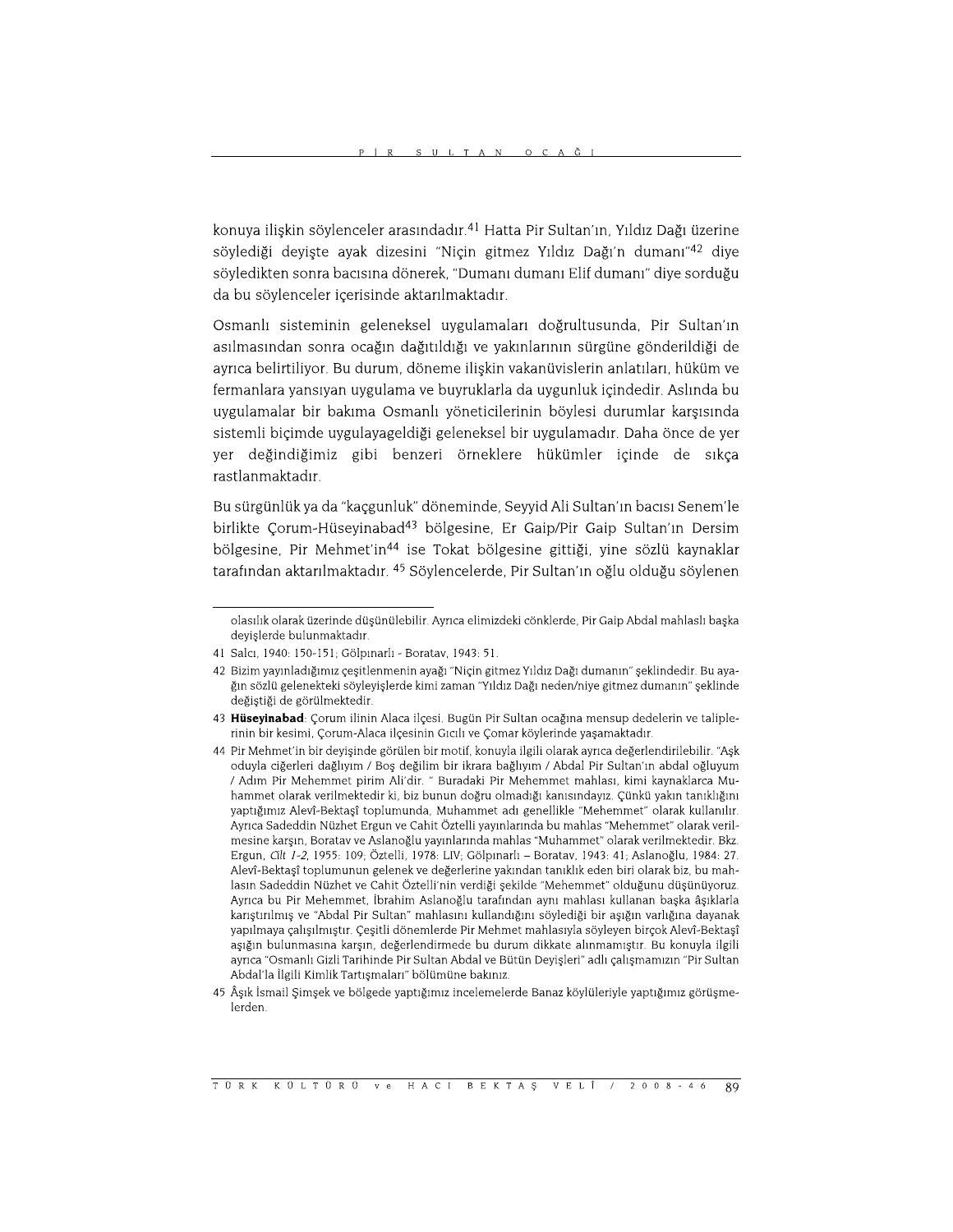Pir Mehmed'in türbesi de bugün Tokat-Almus-Çambulak<sup>46</sup> köyünde bulunuyor.<sup>47</sup> Seyyit Ali Sultan'ın ise yirmi yedi yıl gibi uzun bir sürgünlük döneminden sonra, yine bacısı Senem'le birlikte Banaz'a geri döndüğü de bu söylenceler arasındadır.<sup>48</sup>

Bu gidislerin temelinde, büyük bir olasılıkla Pir Sultan Ocağı'na bağlı taliplerin bu bölgelerde -yani Corum, Tokat ve Dersim gibi Alevîlerin yoğun yaşadığı yerleşim birimlerinde- yaşıyor olması etkili olmuş olmalıdır; çünkü sürekli izlenen, baskı altında tutulan birilerinin "can pazarı"nın yaşandığı o kıyım döneminde gelişigüzel herhangi bir yere gitmeyeceği/gidemeyeceği açıktır. Günümüzde halen bu bölgelerde - Corum, Dersim, Tokat bölgeleri- Pir Sultan Ocağı'na bağlı talipler/köyler bulunduğu düşünülürse, bu bölgelere gidişin nedenleri de büyük ölçüde anlaşılır. Bu bağlamda, bu gidişlerin güçlü bir olasılıkla gizlenmek, izini kaybettirerek olası bir kıyımdan kurtulmak amaçlı olduğu öne sürülebilir.

Hepsinin farklı yerlere gittiği düşünülecek olursa, Pir Sultan'ın siyaset edilmesi sonrası, Pir Sultan ocağına bağlı taliplerin Pir Sultan'ın çocuklarını, olası bir kıyımdan kurtarabilmek amacıyla bilinçli şekilde değişik bölgelere götürdüğü de bir olasılık olarak değerlendirilebilir.<sup>49</sup> Böylelikle gizlenmenin, saldırı ve kıyımdan daha kolaylıkla kurtulmanın mümkün olabileceği düşünülmüş olabilir. Böyle bir düşünce ve davranış, gerilimin yükseldiği, o bulanık ve baskının yoğunlaştığı ortamda kendi ölçüleri içerisinde tutarlı bir davranıştır.

Yine sözlü kaynaklardan edindiğimiz bilgiler arasında, bu kaç-göç, kıyım ortamında Pir Sultan Ocağı'na mensup bazı kesimlerin, Safevîler'in elindeki Horasan bölgesi dâhilinde bulunan Tebriz kenti yakınlarına kadar göç ettikleri ve burada "Pir Sultan Köyü" adıyla bir köy kurdukları belirtilmektedir. Hatta bu yerleşenlerden on iki ev daha sonra Gence yakınlarında, Bağbanlar bölgesinde Pir Sultan Dağı adı verilen dağın eteğine göç ederler ve burada Pir Sultan adıyla yeni bir köy daha

<sup>46</sup> Çambulak'ın eski adı Daduhta'dır. Bkz. Köylerimiz-1968, 1968: 126.

<sup>47</sup> Yaman, 2006: 125.

<sup>48</sup> Âşık İsmail Şimşek'in aktardığı, önceki kuşaklardan intikâl eden bir söylenceye göre, bu baskı ve kıyımların her dönemde kesintisiz biçimde sürdüğü anlaşılmaktadır. Sözgelimi, yaklâşık bir tahminle 18. yüzyıl ortalarında yaşayan Pir Sultan Ocağı'nın önde gelen dedelerinden Ali Dede, zamanın Osmanlı yöneticileri tarafından Sivas'a çağrılmış ve burada ağu verilerek öldürülmüştür. Hatta yine İsmail Şimşek'in söylemine göre, bu Ali Dede'den kalan büyük lokma kazanı, ağuyla öldürülmesinden dolayı kendi aralarında "Ağu İçen'in kazanı" olarak anılmaktadır.

<sup>49</sup> Bu sekilde bir gizlenme yöntemi baska olaylarda da görülmektedir. Sözgelimi, babasının öldürülmesi sonrası Şah İsmail Hatayi ve kardeşi İbrahim'in de, Akkoyunlu yöneticilerin olası saldırısından kurtarılabilmek amacıyla babasının müritleri tarafından kaçırılarak, daha emin yerlerde gizlendiği bilinmektedir.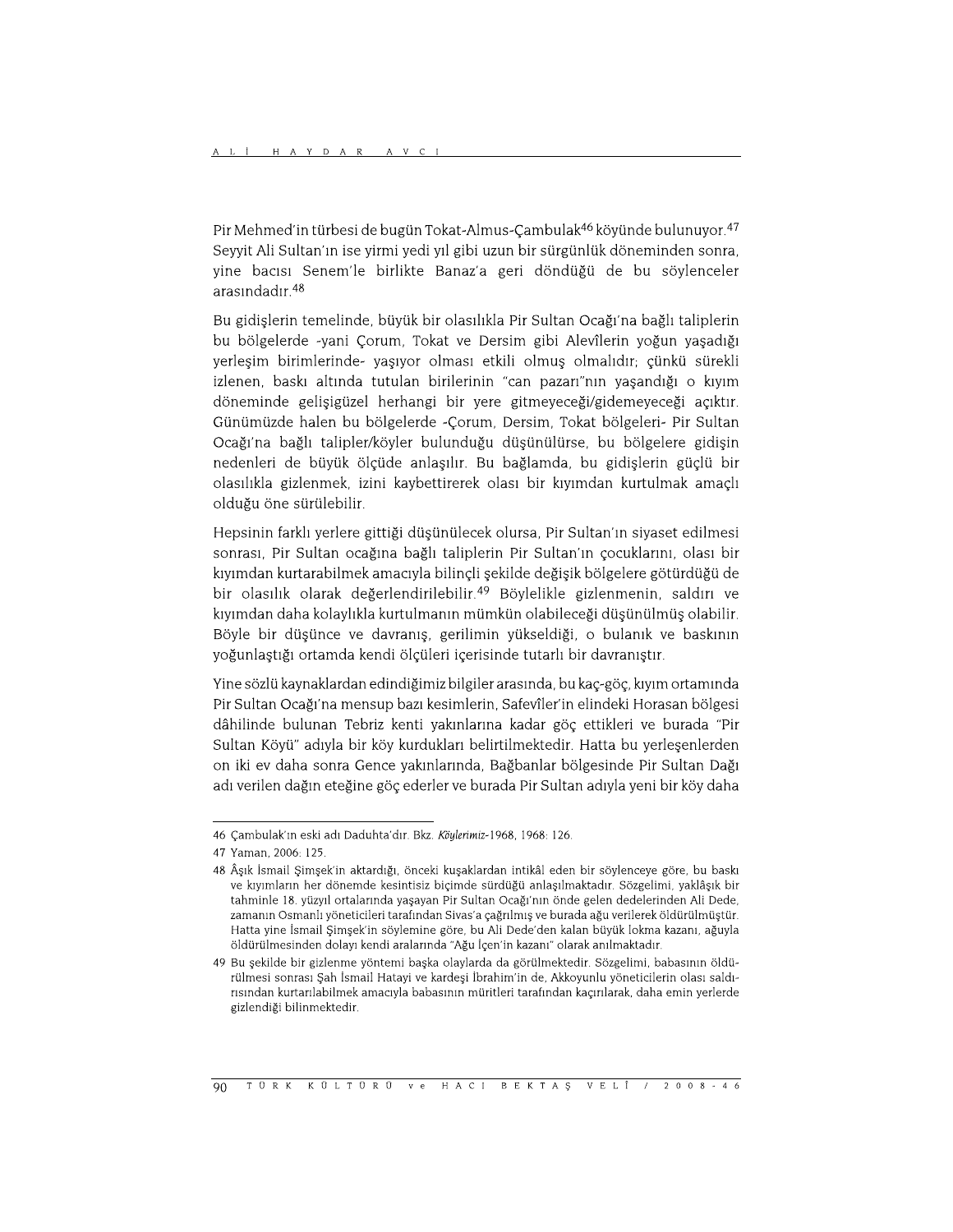kurarlar.<sup>50</sup> Bu, Pir Sultan Dağı adı verilen dağın doruğunda bir "Pir Sultan Ziyaretgâhı"nın bulunduğu da yine aktarılan sözlü bilgiler arasındadır.<sup>51</sup>

Bugün Pir Sultan Ocağı talipleri çoğunlukla Çorum, Yozgat, Tokat, Sivas, Erzincan, Tunceli bölgelerinde bulunmaktadır.<sup>52</sup> Dikkat edilirse bu yerlerin Orta Anadolu'dan doğuya doğru bir çizgi üzerinde bir bölgeyi kapsadığı görülmektedir. Osmanlı Dönemi'nde, özellikle de 16. yüzyılda bu bölgeler isyanların, aktif-pasif direnis eylemleri ve çekişmelerin yoğunlaştığı alanlar olarak karşımıza çıkmaktadır. Bu durum bir rastlantı mıdır? Biz, verilerden hareketle pek öyle olduğunu sanmıyoruz.

Öncelikle buralar o dönemlerde Alevî-Kızılbaş toplumunun büyük bir çoğunlukla yaşadığı,<sup>53</sup> Hacı Bektaş ve Erdebil dergâhının etkilerinin yoğunlaştığı, bütün cabasına karsın Osmanlı yönetiminin kesin denetim altına alamadığı icten ice kaynayan yerlerdir ve aynı zamanda Osmanlı - Safevî toprakları arasında sürekli gelgitlerin yaşandığı geçiş bölgesidir. Bundan da anlıyoruz ki, Pir Sultan'ın bu "duyarlılığı yüksek" bölgede yaşıyor olması etkinliğini ayrıca artıran unsurlardan biri olmuştur. Bu bağlamda Pir Sultan Ocağı'na bağlı kesimlerin bu bölgede yaşaması ve Pir Sultan Ocağı mensuplarının kaç-göç dönemlerinde bu bölgede saklanması dönemin gerçekliğiyle uyum içindedir.

Yerinde yaptığımız araştırma ve incelemelerde Banaz köyünün iki kez yer değiştirdiğini tespit ettik. "Binbir bacalı Banaz" olarak anılan birinci yer, Yıldız Dağı'na çok yakındır. Burası, aynı zamanda Pir Sultan'ın doğduğu ve belli bir döneme kadar yaşadığı yer olarak rivayet edilmektedir.<sup>54</sup> Acaba deyişlerde geçen "Yıldız'dır yaylası" söyleminin bu yakınlıkla bir ilgisi olabilir mi? Yıldız Dağı'nın, Banaz köyünün bu ilk yerleşim yerine yakın olmasından dolayı aynı zamanda yayla/yaylak olarak kullanılması bir olasılık olarak düşünülebilir. Hatta söylencelerde geçen, Pir Sultan Abdal'ın -ya da o zaman ki adıyla Haydar'ın-

<sup>50</sup> Azerbaycanlı bilimadamı Dr. Sednik Paşa Pirsultanlı bu köylüdür. Bu köyün adı Sovyetler döneminde "Hoşgülü Daş" olarak değiştirilmiştir. Pir Sultan Dağları Sednik Paşa Pirsultanlı'nın eşi ozan Sefure Pir Sultanlı'nın yazdığı bir şiirde şöyle yansımaktadır: "Durna olup dolanaydım göyünü / Dolanaydın ay Pir Sultan Dağları / Sivas ellerinde Banaz köyünü / Dolanaydım ay Pir Sultan Dağları. '

<sup>51</sup> Bkz. Cengiz, 2006 (Bu yazı tarafımıza Daimi Cengiz tarafından özel olarak ayrıca gönderilmiştir.).

<sup>52</sup> Pir Sultan ocağından İsmail Simsek'in verdiği listeye göre İzmit, Eskisehir, Samsun, Ordu, Ardahan. Kars yörelerinde de Pir Sultan ocağı taliplerine rast-lanırsa da bunların önemli bir yekûn teşkil etmediği görülüyor. (İsmail Şimşek'le yaptığımız görüşmede verdiği bilgilerden.) Ayrıca bkz. Yıldırım, 2002: 15-16; Clarke, tsz.

<sup>53</sup> Öyle ki, bu neredeyse yüzde seksenlere varan bir çoğunluktur.

<sup>54 2005</sup> yılı Temmuz ayında Banaz'da köylülerle yaptığımız görüşmelerden. Ayrıca bkz. Özen, 2001: 304.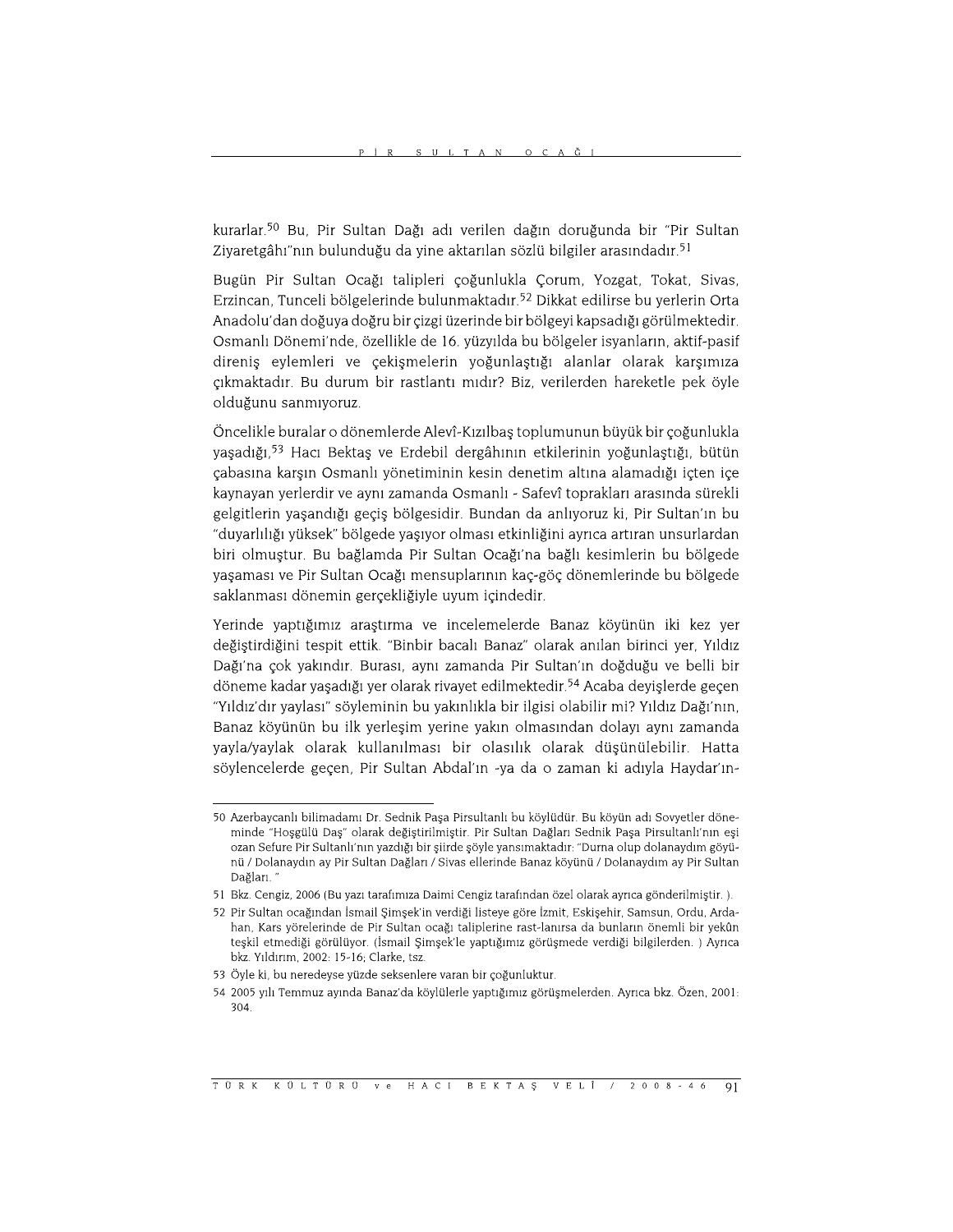âşıklığa başlamadan önce Yıldız Dağı eteklerinde, çayırlık çimenlik bir yerde uykuya dalması, burada pir dolusu içmesi motifi de bunun kanıtlarından biri sayılabilir.

İkinci yer ise, bugünkü Banaz yolunun üzerinde bir yerdir. Burası köye birkaç km. uzaklıktadır ve köyün alt tarafında, Sivas yönünden gelirken/giderken yolun üst tarafına düşmektedir.<sup>55</sup> Elde ettiğimiz bilgilerden, Banaz köyünün şu anda yerleşik olduğu yerin ise üçüncü yer olduğu anlaşılmaktadır.<sup>56</sup> Banaz'ın bugünkü -son- yerleşim yerinin arkası, doğrudan ormanlık dağ ve tepelere yaslanmaktadır. Buranın yanı yöresi dereler ve derin vadilerle çevrilidir. Bu dağ ve tepelerde koyak ve mağaralar bulunmaktadır. Bundan anlaşılıyor ki, burası baskın ve kıyımlar sırasında kaçmaya, göçmeye, saklanmaya, sığınmaya ve direnmeye elverişli bir bölgedir.

Bu yer değiştirmelerin dönemin kesintisiz süren baskı, kıyım ve sürgünleriyle doğrudan bir ilintisi var mıdır? Üzerinde durmakta yarar görüyoruz. Gözlem ve incelemelerimizden çıkardığımız kadarıyla açık söylemek gerekirse, biz dönemin koşullarıyla doğrudan ilgili olduğunu düşünüyoruz; çünkü bir köyün durup dururken gelişigüzel yer değiştirmeyeceği, yer değiştirirken belli koşulları gözeteceği ya da belli sıkıntı ve zorunluluklar sonucu yer değiştireceği açıktır.

Bugün için bu zorunluluk ve kıstasları kesin boyutlarıyla belirlemek olanaklı olmasa da, en azından baskı unsuru, catısma ve kıyımların bunda büyük ölcüde etkili olduğu söylenebilir; çünkü o dönemlerde Alevî-Kızılbaş toplumunun, Osmanlı görevlilerinin baskın, kıyım ve talanlarından kurtulabilmek amacıyla çoğunlukla ulaşımın, izleme ve denetimin kolay olmadığı, yolun izin bulunmadığı, gözden ırak kuytulara, derin boğazlara, korunaklı ve sarp yerlere, ormanlık, dağlık, yamaçlık bölgelere yerleştiği bilinmektedir. İşin ilginç yanı, Banaz örneğinde de görüldüğü üzere bu yerleşim birimlerinin genellikle çevreyi gözlemeye, gizlenme ve savunmaya büyük ölçüde elverişli yerler olduğu göze çarpmaktadır. <sup>57</sup> Banaz'ın yerleşiminde de dönemin önemli bir gerçekliği olan bu unsurları göz önünde bulundurmakta sanırım yarar var. Bir de o dönemlerde isyanların, yoğun yaşandığı Tokat-Sivas arası geçiş bölgesi olan bu bölgelerin, Alevî-Kızılbaş inanç önderleri ve isyancıların at oynağı bir bölge olduğu da gözden ırak tutulmamalıdır.

<sup>55</sup> Arastırma amaçlı yöreye yaptığımız gezi sırasında bu yerleri doğrudan görme, inceleme ve resimlerle tespit etme olanağına sahip olduk.

<sup>56</sup> Banazlı Âşık İbrahim Bulut ve gezimizde bize eşlik eden yine Banazlı Hüseyin Kılıc'ın bize verdiği bilgiler ve ayrıca köylerinde görüşme yaptığımız Banazlıların bize aktarımlarından.

<sup>57</sup> Bu arada yeri gelmişken Ankara'ya bağlı bir Alevî köyü olan doğduğum köyün ve Anadolu'nun değişik yörelerinde gördüğümüz birçok Alevî köyünün de böyle bir yerleşime sahip olduğunu belirtmekte yarar var.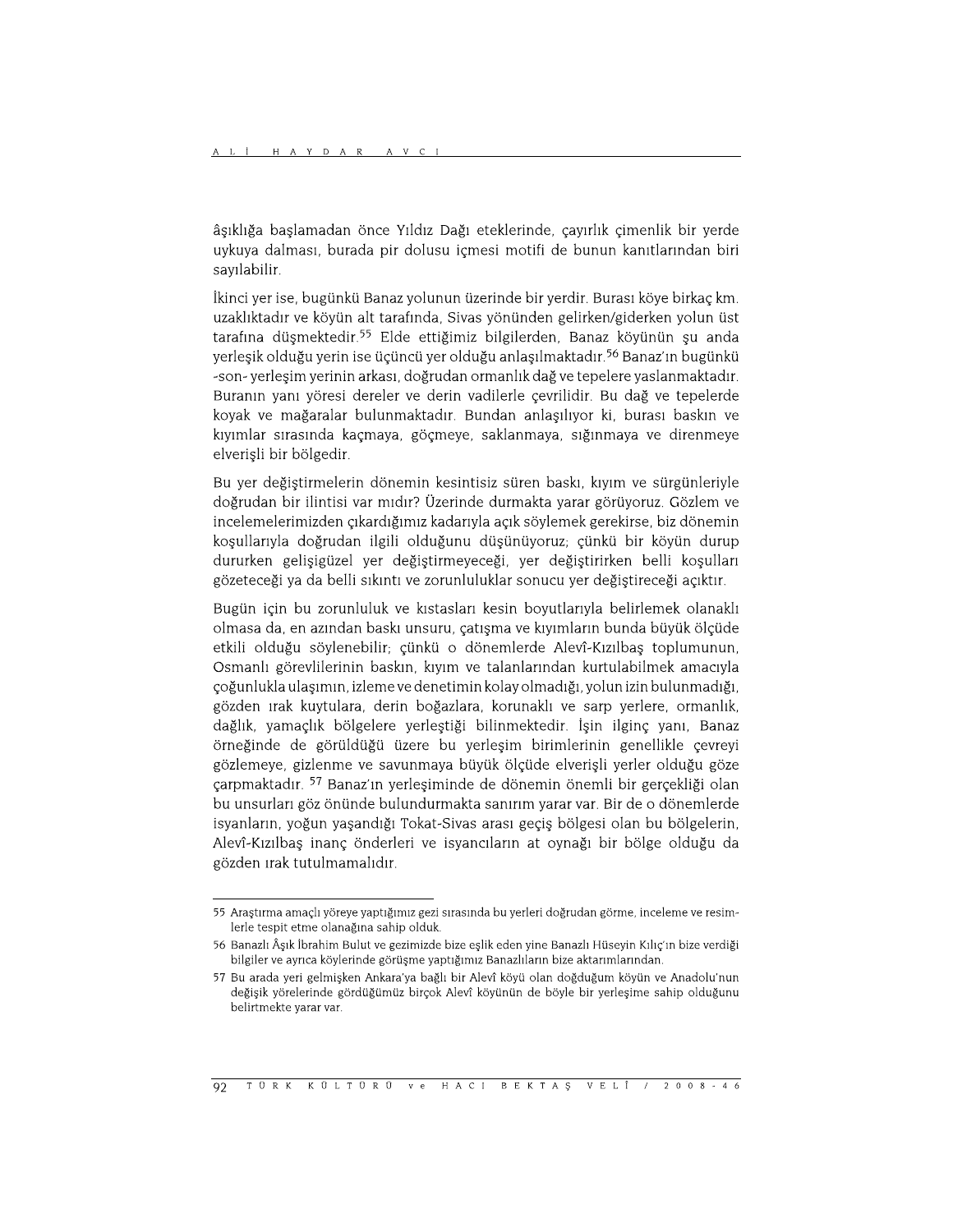Bugün Pir Sultan Ocağı'nın merkezi, Sivas-Yıldızeli ilçesinin Banaz köyüdür. Yerel bilgilere göre buradaki kol Seyyit Ali Sultan üzerinden yürümektedir.<sup>58</sup> Dersim bölgesindeki Pülümür-Hacılı köyünde<sup>59</sup> bulunan Pir Sultan ocağı ise Er Gaip,<sup>60</sup> Tokat ilinin Almus ilçesi Çambulak köyünde bulunan Pir Sultan Ocağı da bu köyde türbesi bulunan Pir Mehmet üzerinden yürümektedir.<sup>61</sup> Hatta sözlü kaynaklarca Pir Sultan Abdal'ın Hacılı'da<sup>62</sup> sürgünlük ya da Osmanlı yöneticilerinin deyimiyle "kaçgunluk" döneminde yedi yıl süren bir sürgünlük yaşantısının bulunduğu -buna daha doğru bir deyişle gizlendiği de denilebilirbelirtilmektedir.<sup>63</sup>

Yine Hacılı köyünde Pir Sultan Ocağı mensuplarının sahipliğini yaptıkları bir "Pir Sultan Evi" bulunmaktadır. Aktarılan bilgilere göre bu evin sahipleri kendilerini "Pir Sultanlılar Ocağı"na mensup "Pir" saymaktadırlar.<sup>64</sup> Bununla

<sup>58</sup> Sevvit Ali Sultan'ın mezarı. Banaz'ın üst tarafındaki camlık, kavalık bir tepe olan Zivaret Tepesi'nin tam doruğunda bulunmaktadır. Burası Yıldız Dağı'nı tam karşıdan gören, Banaz'ın kuzeybatısındaki Tokat bölgesine açılan dağların ve boğazların, Banaz'ın önünden Sivas yönüne uzanan geniş engebeli arazilerin, yine Banaz'ın doğu tarafındaki derelik, tepelik bölgelerin doğrudan gözlenip izlenebildiği bölgeye hâkim bir tepedir. Yerinde bizzat incelediğimiz bu mezara köylüler, "Seyyit Ali Sultan'ın yatırı" demektedirler. Gerçekten bir yatır ya da makam olup olmadığını tespit edemedik. Geçmişte buranın her yıl genellikle mayıs ayında -Hıdırellez'de- ziyaret edilen ve kurban kesilen bir ziyaret yeri olduğu da köylülerce belirtilmektedir. (Banazlı Âşık/Zakir İbrahim Bulut ve Hüseyin Kılıç'tan naklen.)

<sup>59</sup> Araştırmacı Daimi Cengiz tarafından, Dersim bölgesinde bulunan Pir Sultan ocağı mensuplarının bir kesiminin Pülümür - Erzincan sınırındaki Sırnas köyünde yerleşik olduğu belirtilmektedir. Bkz. Cengiz. aau. 2006

<sup>60</sup> Araştırma ve incelemelerimiz sırasında, Banaz köyünde bulunan Pir Sultan ocağı mensuplarının günümüzde Er Gaip kolu-Pir Sultan ocağı mensuplarıyla çok fazla ilişkilerinin olmadığı, hatta konuyla ilgili bilgilerinin de çok sınırlı -o da yalnızca duyum düzeyinde- olduğu görülmüştür.

<sup>61</sup> Âşık/Zakir İsmail Şimşek'ten derlediğimiz söylencelerde, belli bir sürgünlük döneminden sonra Pir Mehmet'in de Banaz'a geldiği, hatta "Pir Mehemmed'im n'eyleyim / Ahirde bunu söyleyim / Banaz'ı hoş vatan eyleyim. . . " şeklinde bir deyiş söylediği, fakat koşulların uygun olmaması nedeniyle tekrar Tokat yöresine gittiği belirtilmektedir.

<sup>62 16.</sup> yüzyılda Dulkadirliler'e bağlı Bozok'ta yerleşik Ağçalu oymağına bağlı en büyük obalardan birinin adı Hacılı'dır. Bkz. Sümer, 1976: 72, 178, 180. Bu obanın bir bölümü Şah İsmail döneminde Safevi bölgesine geçmiştir. Kesin olmamakla birlikte bu yer adının bu obayla bir ilintisi olabilir. Bilindiği gibi Anadolu'da, aşiret, oymak, oba ve bunların "beğ"lerinin adlarının yerleşikliğe geçildiğinde büyük ölçüde yer adlarına dönüştüğü -oluşan yerleşim birimlerin bu toplulukların ya da "beğ"lerin adlarıyla anıldığı- bilinmektedir. Bu bakımdan obanın Rum/Sivas eyaletinde yerleşik olması Pir Sultan ilişkisi açısısndan ayrıca değerlendirilebilir.

<sup>63</sup> Bkz. Yıldırım, 2002: 15; İnanç Önderleri Kongresi Bildirileri, Sayfa 949. Pir Sultan'ın izlendiği dönemlerde değişik bölgelere geçtiği, değişik çevrelerle görüşmeler yaptığı, bir bütünlük içerisinde değerlendirildiğinde deyişlerinden de anlaşılmaktadır. Dolayısıyla, bu söylence diğer verilerle de örtüşmektedir

<sup>64</sup> Bkz. Cengiz. 2006.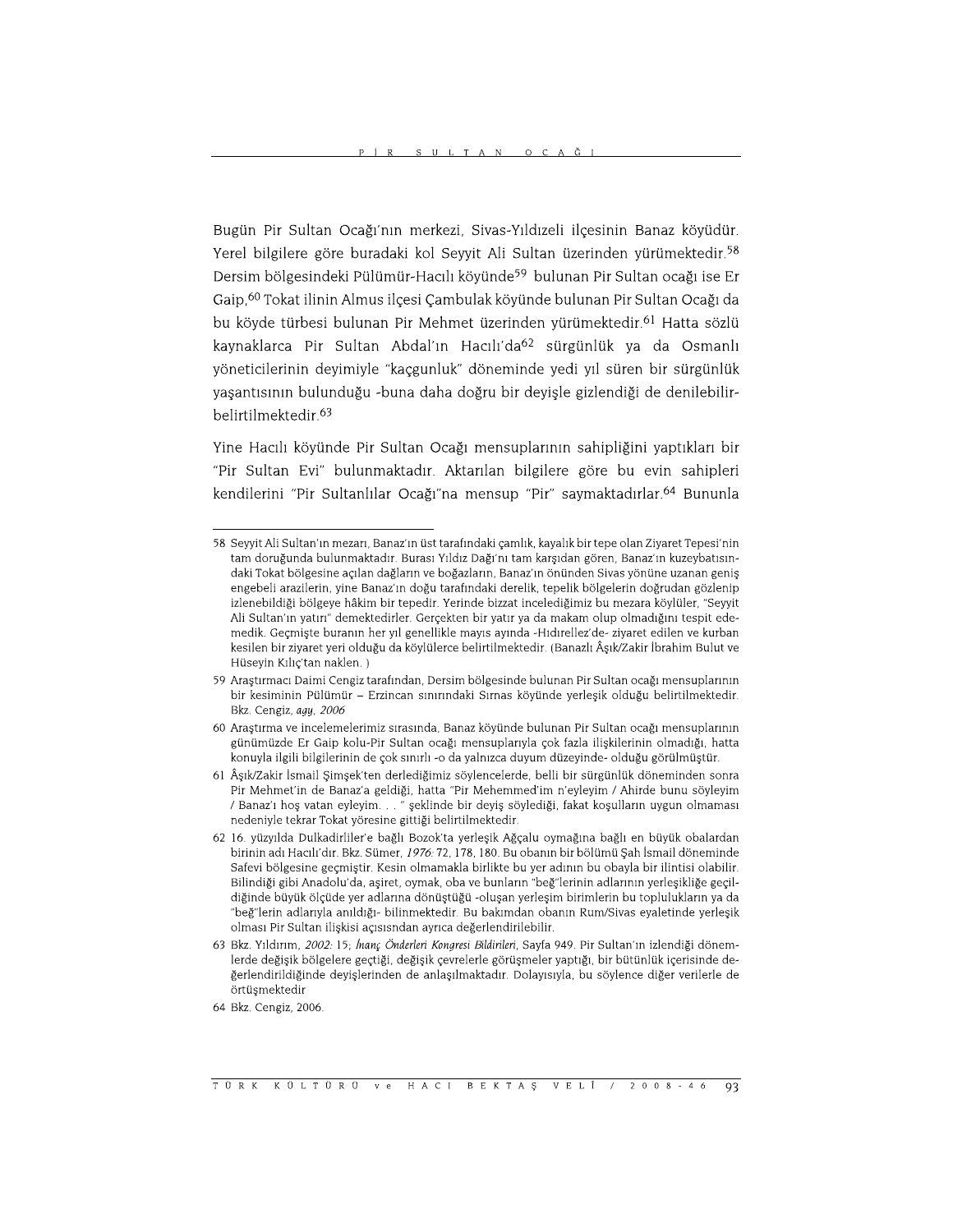birlikte bu konularla ilgili daha kapsamlı değerlendirmeler için çok daha fazla belge ve bilgiye gereksinim olduğu açıktır. 65

Araştırmalarımız sırasında gözümüze çarpan ilginç bir olgu da, Pir Sultan soyundan gelenlerce yürütüldüğü söylenen bu ocakların, kendi aralarında herhangi bir ilişkilerinin bulunmayışıdır. Hatta Banaz köyündeki Pir Sultan Ocağı mensuplarının, -yukarıda da değindiğimiz gibi- Er Gaip üzerinden yürüyen Pir Sultan Ocağı mensuplarından neredeyse hiç haberleri yoktur.<sup>66</sup> Pir Mehmed üzerinden yürüyen Pir Sultan Ocağı'yla ilgili bilgileri ise bir hayli yüzeyseldir.<sup>67</sup> Merkez konumda olması dolayısıyla bu kolların ayrıntılı olmasa da Banaz'daki ocaktan haberleri vardır. Bu ilişki yokluğu ve bilgisizlik, sürgünler, saklanmalar, kaçgöç ve izini belirsiz etmeler gibi aktardığımız tarihsel sürecin ortaya çıkardığı sorun ve kopukluktan kaynaklanmış olabileceği gibi, şu an için kesin belirleyemediğimiz başka nedenlerden de kaynaklanabilir.

### **KAYNAKLAR**

GÖLPINARLI, Abdülbâki. (1977). Tasavvuf'tan Dilimize Geçen Deyimler ve Atasözleri. İnkılâp ve Aka Kitapevleri Yayını. İstanbul.

KORKMAZ, Esat. (Tsz.) Ansiklopedik Alevîlik-Bektaşîlik Terimleri Sözlüğü

Türkçe Sözlük. (1999). Cilt 2. Dil Derneği Yayını. Ankara.

Menakıb-ı Hünkâr Hacı Bektâş-ı Veli "Vilâyet-nâme". (1958). Hazırlayan: Abdülbâki Gölpınarlı. İnkılâp Kitapevi. İstanbul.

Elvan Çelebi. Menâkıbu'l-Kudsiyye Fi Menâsıb'il-Ünsiyye - Baba İlyas-ı Horasâni ve Sülâlesinin Menkıbevi Tarihi. Hazırlayanlar: İsmail E. Erünsal – Ahmet Yaşar Ocak. (1995). Türk Tarih Kurumu Yayını. Ankara.

ALTINOK, Baki Yaşa. (2003). Hacı Bektaş Veli Hakkında Yazılmış Bir Menakıpnâme ve Bu Menakıpnâmede Belirtilen Anadolu'daki Alevî Ocakları. Türk Kültürü ve Hacı Bektaş Veli Araştırma Dergisi. Gazi Üniversitesi Türk Kültürü ve Hacı Bektaş Velî Araştırma Merkezi Yayını. Sayı 27. Ankara.

AKSÜT, Hamza. (2002). Anadolu Alevîliğinin Sosyal ve Coğrafi Kökenleri. Art Yayınları. Ankara.

KILIÇ, Filiz- BÜLBÜL, Tuncay. (2006). Erdebil Dergâhı'nın Anadolu Alevîliğindeki Yeri ve

<sup>65</sup> Burada açıkça vurgulamak gerekirse, Alevî tarihi ve kültürünün ağırlıkla sözlü geleneğe dayanıyor olmasının, bu konuda da bir sorun olarak karşımıza çıktığı görülmektedir.

<sup>66</sup> Bu durum Ali Yaman tarafından da tespit edilmiştir. Bkz. Yaman, 2006: 124.

<sup>67</sup> Banazlı Âşık İsmail Şimşek ile yaptığımız görüşmelerden.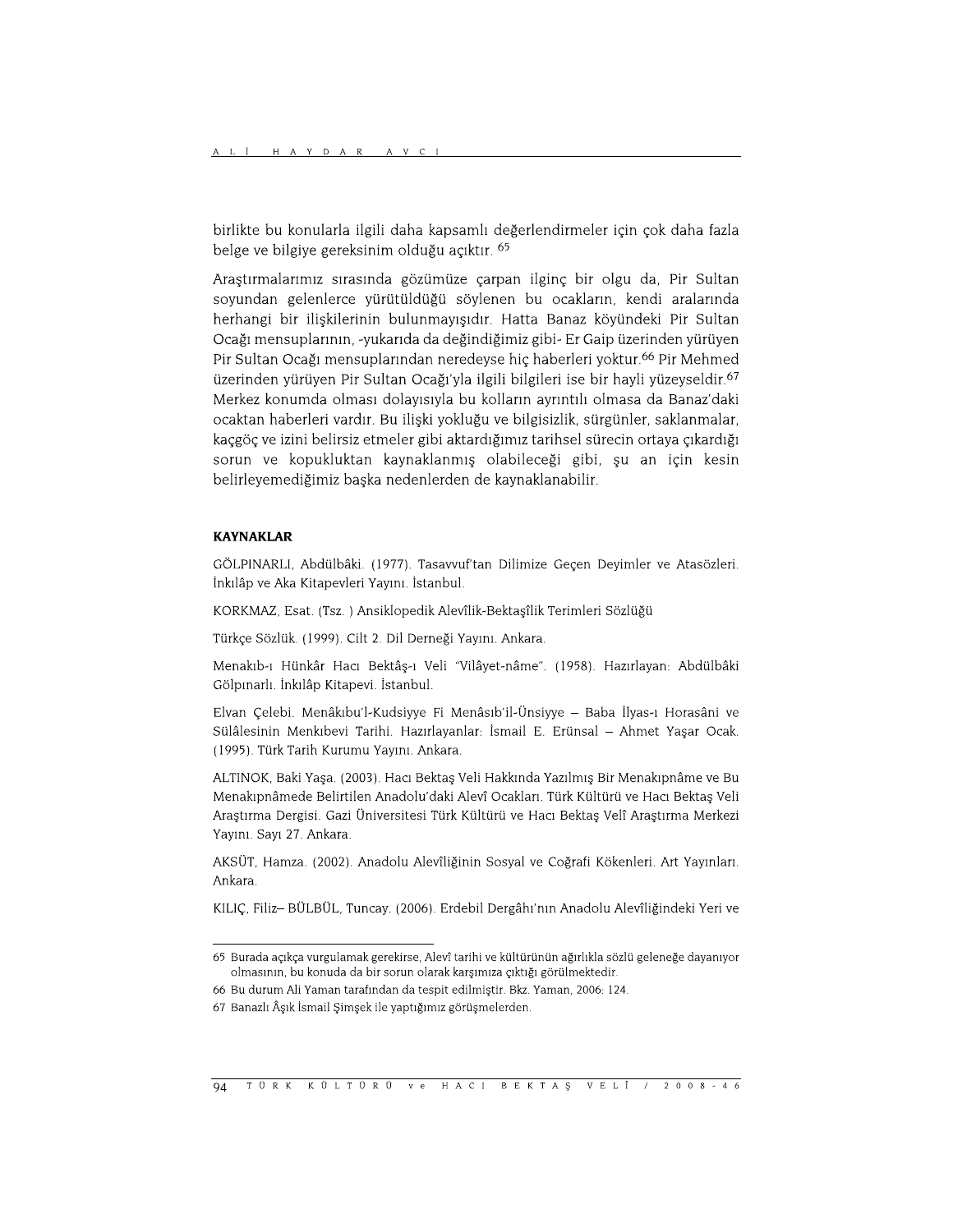Erdebil Dergâhı'nda Uygulanan Bazı Dinsel Pratikleri İçeren Bir Risale. Türk Kültürü ve Hacı Bektaş Veli Araştırma Dergisi. Gazi Üniversitesi Türk Kültürü ve Hacı Bektaş Velî Araştırma Merkezi Yayını. Sayı 39. Ankara.

YILMAZ, Hacı. (2006). Sultân Şücaaddin Veli Zâviyesi ve Vakfına Âit Yeni Belgelere Bir Bakış. Türk Kültürü ve Hacı Bektaş Veli Araştırma Dergisi. Gazi Üniversitesi Türk Kültürü ve Hacı Bektaş Velî Araştırma Merkezi Yayını. Sayı 37. Ankara.

BİRDOĞAN Nejat. (1990). Anadolu'nun Gizli Kültürü Alevîlik. Hamburg Alevî Kültür Merkezi Yayınları. Hamburg.

ÇIBLAK, Nilgün. (2005). Mersin Tahtacıları. Ürün Yayınları. Ankara.

BİRDOĞAN, Nejat. (1995). Anadolu ve Balkanlar'da Alevî Yerleşmesi, Ocaklar - Dedeler - Soyağaçları. Mozaik Yayınları. İstanbul.

YILDIRIM, Ali. (2002). İnanç Önderi Olarak Pir Sultan Abdal. Yol Dergisi. Sayı 16. Mart -Nisan.

Bostankolu'lu Âşık Kul Semai Baba. (1991). İstanbul.

KAYGUSUZ, İsmail. (Tsz). Alevîliğin Kızılbaş Siyasi Hareketi ve Şah İsmail. Yol/Bilim-Kültür-Araştırma, Sayı 19.

Kızılbaşlık ve Kızılbaşlar, www. hacibektaslilar. com.

SÜMER, Faruk. (1976). Safevî Devleti'nin Kuruluşu ve Gelişmesinde Anadolu Türklerinin Rolü. Selçuklu Tarih ve Medeniyeti Enstitüsü Yayınları. Ankara.

YAMAN, Ali. (2004). Alevîlikte Dedelik ve Ocaklar, Karacaahmet Sultan Derneği Yayınları, İstanbul.

GÖLPINARLI, Abdülbâki- BORATAV, Pertev Naili. (1943). Pir Sultan Abdal. DTCF Yayını. Ankara.

SALCI, Vahit Lütfi, (1940). Kızılbaş Şairleri - I. Halk Bilgisi Haberleri. Yıl 9, Sayı 102.

ERGUN, Sadeddin Nüzhet. (1955). Bektaşî Şairleri ve Nefesleri -19. Asra Kadar-, Cilt 1-2, -2. kısım- (On Yedinci Asırdan Beri Bektaşî-Kızılbaş-Alevî Şairleri ve Nefesleri). Maarif Kitaphanesi Yayını. İstanbul.

ÖZTELLİ, Cahit. (1978). Pir Sultan Abdal. Milliyet Yayınları. İstanbul.

ASLANOĞLU, İbrahim. (1984). Pir Sultan Abdallar. Erman Yayınevi. İstanbul.

BAYRI, M. Halit. (1949). Bektaşî Şairleri -2- Pir Gaip Abdal. Türk Folklor Araştırmaları Dergisi. Cilt 1. Sayı 3. İstanbul.

Köylerimiz-1968. (1968). İçişleri Bakanlığı İller İdaresi Genel Müdürlüğü Yayını. Ankara.

YAMAN, Ali. (2006). Kızılbaş Alevî Ocakları. Elips Kitap. İstanbul.